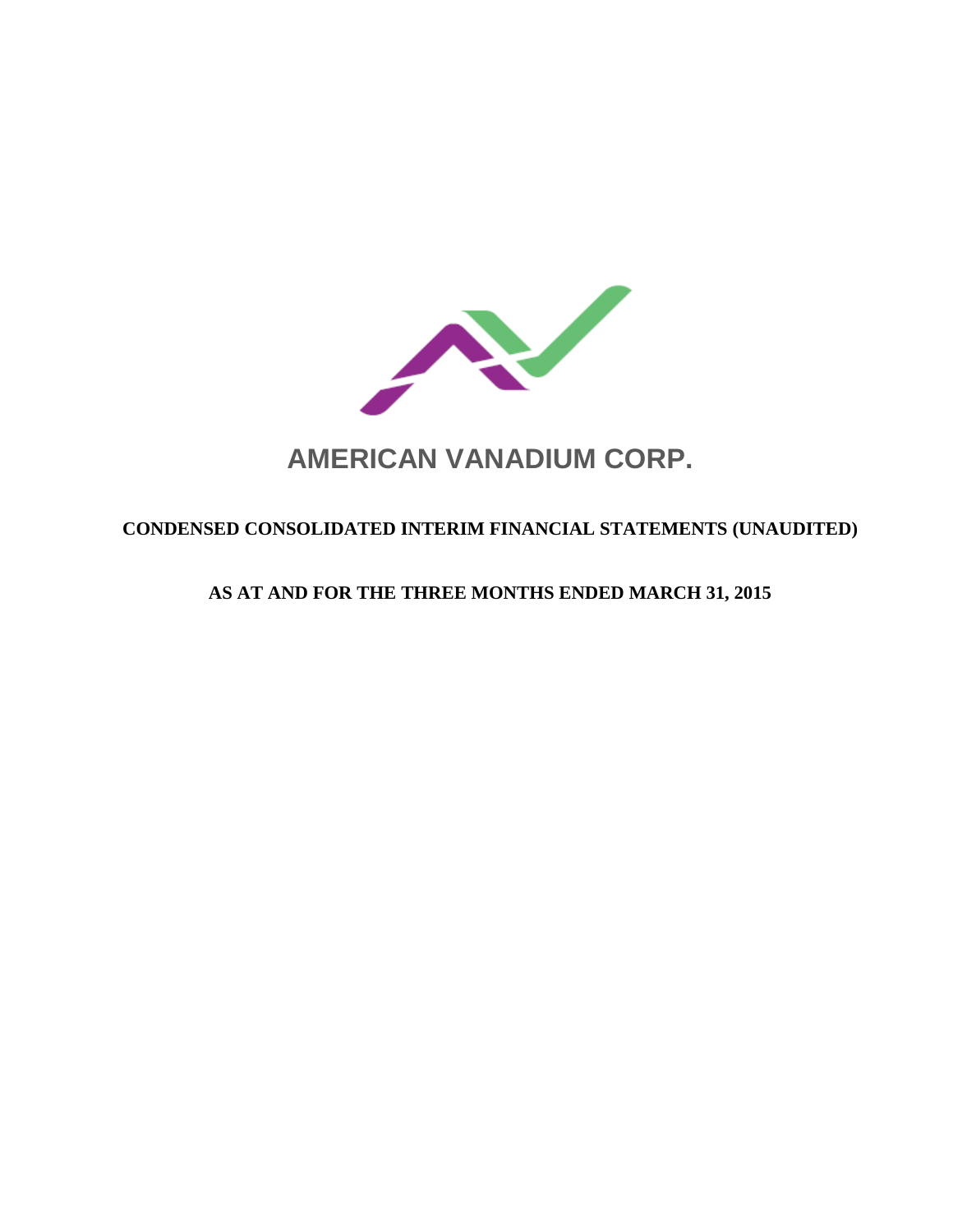#### **Management's Comments on Unaudited Financial Statements**

The accompanying unaudited condensed consolidated interim financial statements of American Vanadium Corp. (the "Company") as at and for the three months ended March 31, 2015 have been prepared by management and approved by the Board of Directors of the Company. These financial statements have not been reviewed by the Company's external auditors.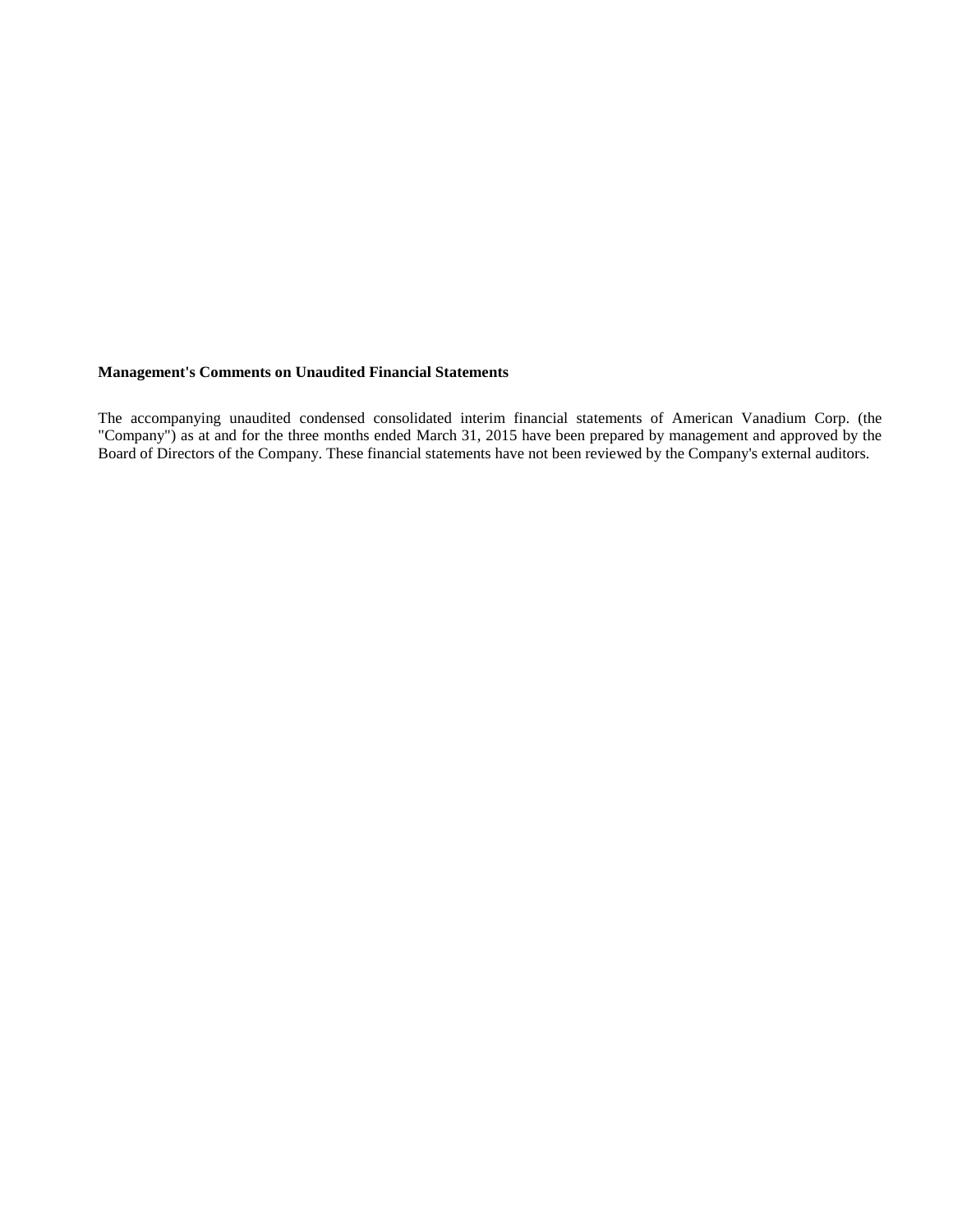#### **AMERICAN VANADIUM CORP.**  CONDENSED CONSOLIDATED INTERIM BALANCE SHEETS (UNAUDITED) IN CANADIAN DOLLARS

|                                              | March 31 | December 31 |
|----------------------------------------------|----------|-------------|
|                                              | 2015     | 2014        |
|                                              |          |             |
| <b>ASSETS</b>                                |          |             |
| <b>Current assets</b>                        |          |             |
| Cash                                         | 168,452  | 78,413      |
| Amounts receivable                           | 33,198   | 42,826      |
| Prepaid expenses (Note 4)                    | 78,447   | 131,459     |
| Total current assets                         | 280,097  | 252,698     |
| Equipment and deposits on equipment (Note 5) | 23,387   | 31,508      |
| Reclamation deposit                          | 34,259   | 178,937     |
| Mineral properties (Note 6)                  | 41,637   | 41,637      |
| <b>Total assets</b>                          | 379,380  | 504,780     |

# **LIABILITIES AND SHAREHOLDERS' (DEFICIENCY) EQUITY LIABILITIES AND SHAREHOLDERS' EQUITY**

| <b>Current liabilities</b>                              |              |              |
|---------------------------------------------------------|--------------|--------------|
| Accounts payable and accrued liabilities (Note 8)       | 2,602,755    | 2,268,093    |
| Subscription receipts (Note 7)                          | 163,301      |              |
| <b>Total liabilities</b>                                | 2,766,056    | 2,268,093    |
| Shareholders' (deficiency) equity                       |              |              |
| Share capital (Note 7)                                  | 30,100,545   | 30,100,545   |
| Equity reserves                                         | 3,850,329    | 3,939,532    |
| Deficit                                                 | (36,337,550) | (35,803,390) |
| Total shareholders' (deficiency) equity                 | (2,386,676)  | (1,763,313)  |
| Total liabilities and shareholders' (deficiency) equity | 379,380      | 504,780      |

**Basis of presentation and continuance of operations (Note 2)**

**Commitments and contingencies (Note 13)**

**Events subsequent to the reporting period (Note 14)**

**On behalf of the Board:**

*Signed: "William Radvak"* Director *Signed: "Brian E. Bayley"* Director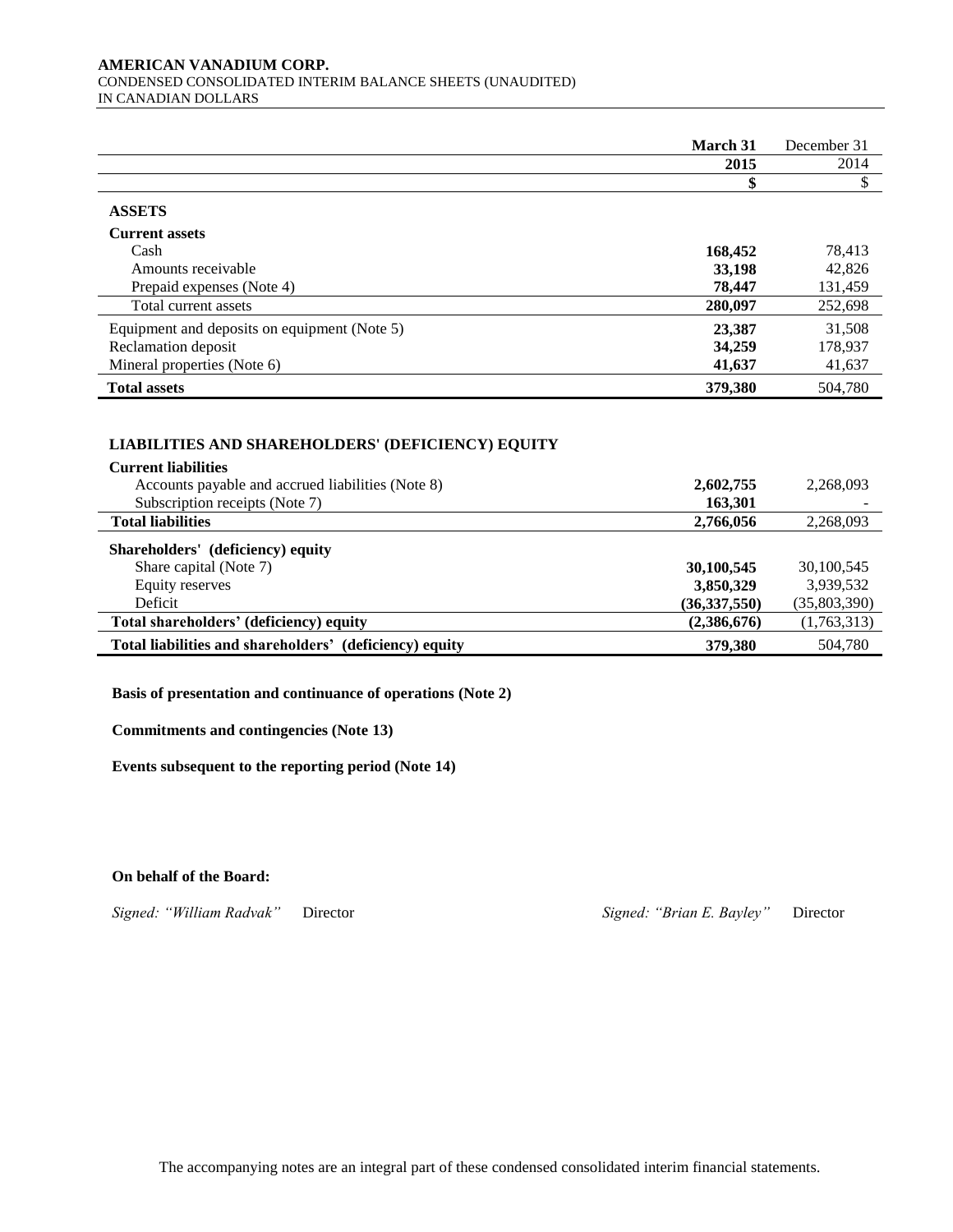#### **AMERICAN VANADIUM CORP.**  CONDENSED CONSOLIDATED INTERIM STATEMENTS OF COMPREHENSIVE LOSS (UNAUDITED) IN CANADIAN DOLLARS

|                                                        | <b>Three Months</b> | Three Months |
|--------------------------------------------------------|---------------------|--------------|
|                                                        | <b>Ended</b>        | Ended        |
|                                                        | March 31            | March 31     |
|                                                        | 2015                | 2014         |
|                                                        | \$                  | \$           |
| <b>Exploration and evaluation expenses (Note 6)</b>    | (178, 628)          | (834, 864)   |
| General and administrative expenses:                   |                     |              |
| Salaries and benefits (Note 8)                         | 195,186             | 372,325      |
| Stock-based compensation (Note 7)                      | (89,203)            | 114,926      |
| Consulting (Note 8)                                    | 67,735              | 228,230      |
| Office and sundry                                      | 51,901              | 30,733       |
| Office facilities and administrative services (Note 8) | 41,530              | 50,430       |
| Transfer agent, listing and filing fees                | 14,525              | 27,838       |
| Audit and legal                                        | 9,162               | 11,047       |
| Travel                                                 | 9,062               | 42,336       |
| Investor relations and shareholder information         | 5,919               | 13,346       |
| Amortization (Note 5)                                  | 3,909               | 8,651        |
| Total general and administrative expenses              | (309, 726)          | (842, 538)   |
| Foreign exchange loss                                  | (65, 193)           | (60, 672)    |
| Gain on sale of equipment                              | 19,313              |              |
| Interest income                                        | 74                  | 2,222        |
| Net comprehensive loss                                 | (534,160)           | (1,735,852)  |
| <b>Basic and diluted loss per share (Note 12)</b>      | (0.01)              | (0.03)       |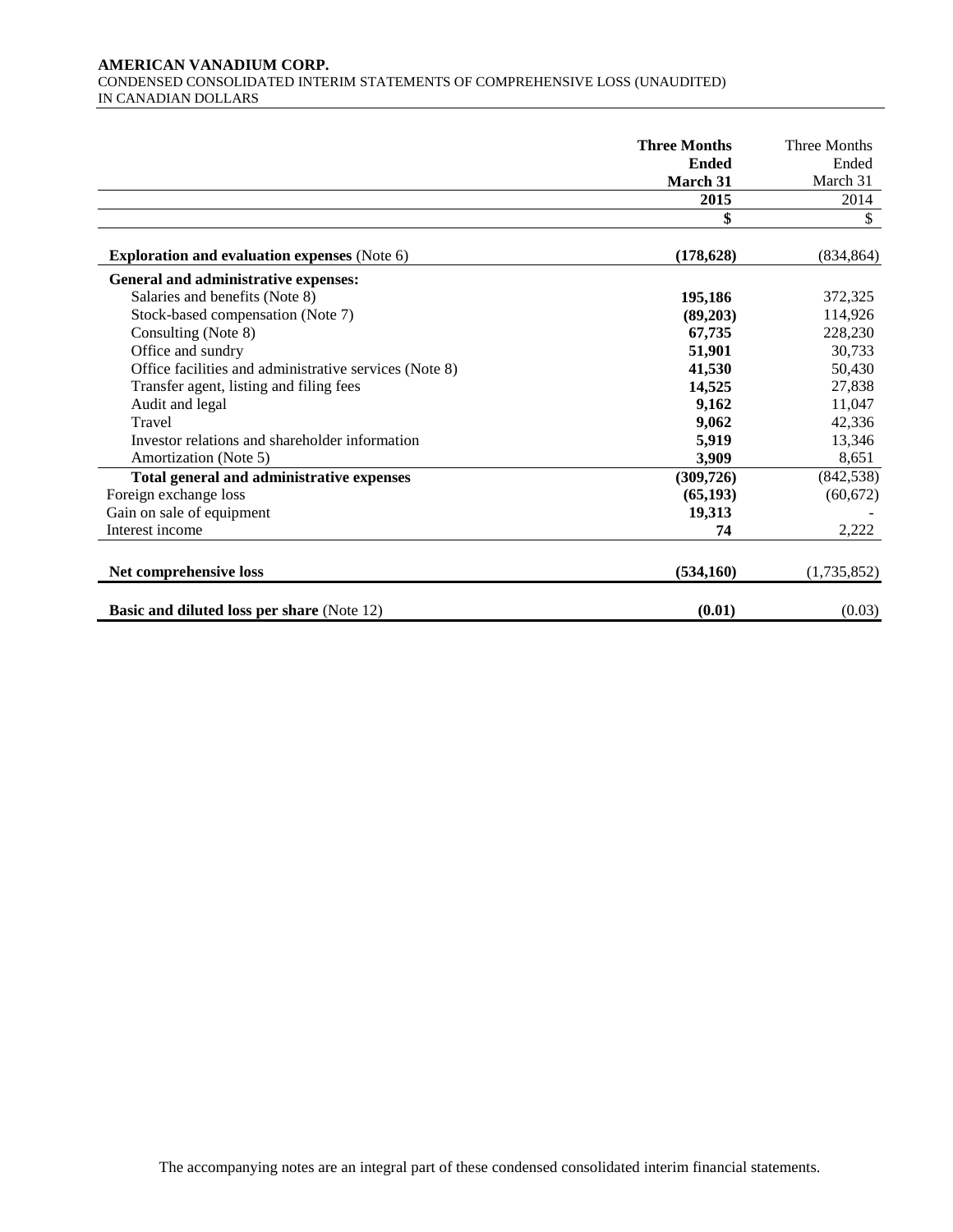# **AMERICAN VANADIUM CORP.**

CONDENSED CONSOLIDATED INTERIM STATEMENTS OF CHANGES IN SHAREHOLDERS' (DEFICIENCY) EQUITY (UNAUDITED)

| IN CANADIAN DOLLARS |
|---------------------|

|                                                 | <b>Share</b> | <b>Equity</b>   |                |              |
|-------------------------------------------------|--------------|-----------------|----------------|--------------|
|                                                 | Capital      | <b>Reserves</b> | <b>Deficit</b> | <b>Total</b> |
|                                                 |              |                 | \$             | \$           |
| Balance, December 31, 2013                      | 24,097,538   | 3,493,384       | (25, 239, 849) | 2,351,073    |
| Private placements, net of share issuance costs | 3,909,419    |                 |                | 3,909,419    |
| Stock-based compensation                        | 57,324       | 57,602          |                | 114,926      |
| Net comprehensive loss for the period           |              |                 | (1,735,852)    | (1,735,852)  |
| Balance, March 31, 2014                         | 28,064,281   | 3,550,986       | (26,975,701)   | 4,639,566    |
| Private placements, net of share issuance costs | 1,801,539    | 12,204          |                | 1,813,743    |
| Stock-based compensation                        | 225,051      | 377,736         |                | 602,787      |
| Exercise of warrants                            | 9,674        | (1, 394)        |                | 8,280        |
| Net comprehensive loss for the year             |              |                 | (8,827,689)    | (8,827,689)  |
| Balance, December 31, 2014                      | 30,100,545   | 3,939,532       | (35,803,390)   | (1,763,313)  |
| Stock-based compensation                        |              | (89,203)        |                | (89,203)     |
| Net comprehensive loss for the period           |              |                 | (534,160)      | (534, 160)   |
| Balance, March 31, 2015                         | 30,100,545   | 3,850,329       | (36, 337, 550) | 2,386,676    |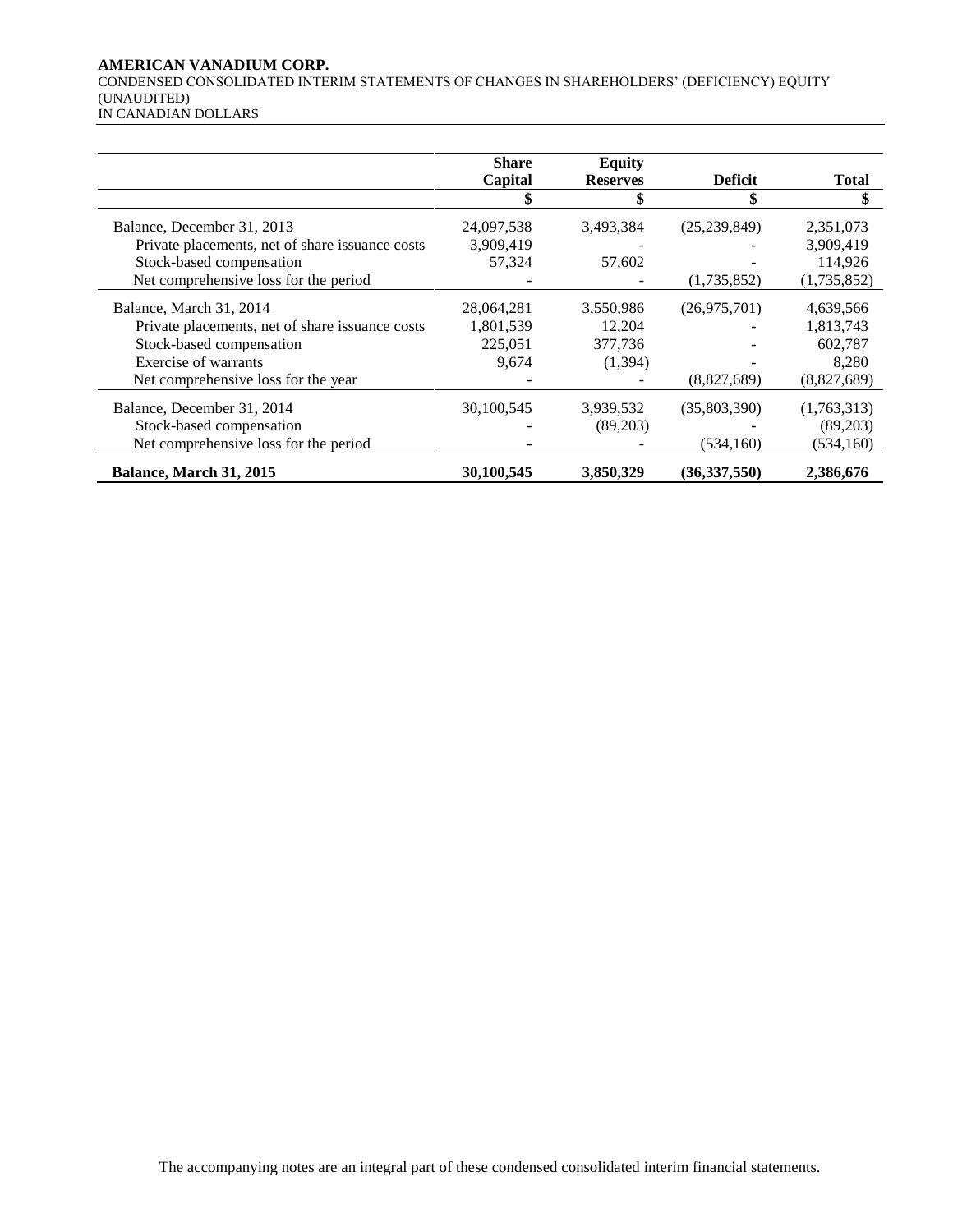#### **AMERICAN VANADIUM CORP.**  NOTES TO THE CONDENSED CONSOLIDATED INTERIM FINANCIAL STATEMENTS (UNAUDITED) AS AT AND FOR THE THREE MONTHS ENDED MARCH 31, 2015

|                                                                                                                                                                                        | <b>Three Months</b><br><b>Ended</b><br>March 31 | Three Months<br>Ended<br>March 31 |
|----------------------------------------------------------------------------------------------------------------------------------------------------------------------------------------|-------------------------------------------------|-----------------------------------|
|                                                                                                                                                                                        | 2015                                            | 2014                              |
|                                                                                                                                                                                        | \$                                              | \$                                |
| CASH FLOWS (USED IN) FROM OPERATING ACTIVITIES<br>Net comprehensive loss                                                                                                               | (534, 160)                                      | (1,735,852)                       |
| Items not involving cash:<br>Stock-based compensation<br>Foreign exchange loss<br>Gain on sale of equipment<br>Amortization                                                            | (89,203)<br>65,193<br>(19,313)<br>3,909         | 114,926<br>60,662<br>8,651        |
| Changes in non-cash working capital balances:<br>Accounts payable and accrued liabilities<br>Prepaid expenses<br>Amounts receivable                                                    | 281,629<br>53,012<br>9,628                      | (726, 537)<br>6,861<br>128        |
| Non-operating income:<br>Interest income<br>Net cash used in operating activities                                                                                                      | (74)<br>(229, 379)                              | (2,222)<br>(2,273,383)            |
| CASH FLOWS (USED IN) FROM INVESTING ACTIVITIES<br>Decrease (increase) in reclamation deposit<br>Proceeds on sale of equipment<br>Interest income<br>Mineral property acquisition costs | 144,678<br>23,526<br>74                         | (21, 437)<br>2,222<br>(33,165)    |
| Net cash used in investing activities                                                                                                                                                  | 168,278                                         | (52, 380)                         |
| <b>CASH FLOWS FROM FINANCING ACTIVITIES</b><br>Subscriptions funds received, net of issuance costs<br>Proceeds from issuance of shares, net of issuance costs                          | 163,301                                         | 3,909,419                         |
| Net cash provided by financing activities                                                                                                                                              | 163,301                                         | 3,909,419                         |
| Change in cash for the year<br>Effect of exchange rate changes on balance of cash held in foreign currencies                                                                           | 102,200<br>(12,161)                             | 1,583,656                         |
| Cash, beginning of year                                                                                                                                                                | 78,413                                          | 1,460,897                         |
| Cash, end of year                                                                                                                                                                      | 168,452                                         | 3,044,553                         |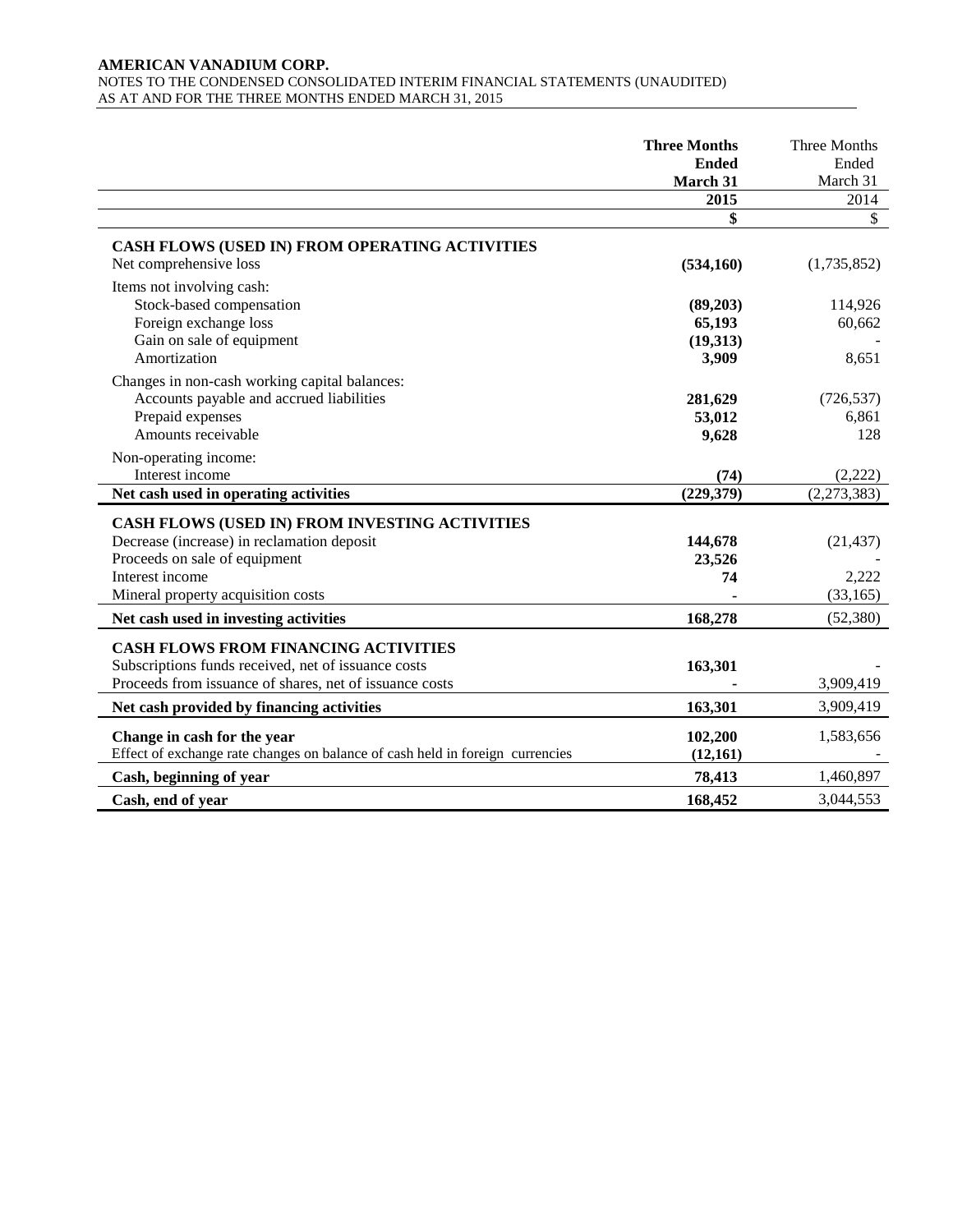# **1. NATURE OF OPERATIONS**

American Vanadium Corp. (the "Company"), incorporated under the *Canada Business Corporations Act*, is the Master Sales Agent in North America for the CellCube vanadium redox flow energy system ("CellCube"), produced by Gildemeister Energy Solutions, Cellstrom GmbH ("Gildemeister") of Germany. The CellCube is a commercially available vanadium flow battery capable of delivering long-duration energy storage for a broad range of applications, such as renewable energy integration and the reduction of demand charge tariffs levied by utilities.

In addition to marketing CellCube units, the Company has claims in the Gibellini Property ("Gibellini"), a vanadium deposit located in Eureka County, Nevada, which is in the permitting stage. The Company is seeking to integrate its operations so that future off-take from a mine at Gibellini could be converted to vanadium electrolyte in vanadium redox flow batteries.

The address of the Company's principal place of business is Suite #910, 800 W. Pender Street, Vancouver, British Columbia, Canada, and its shares trade on the TSX-Venture Exchange (the "Exchange") under the symbol "AVC" and are quoted on the OTCQX under the symbol "AVCVF".

### **2. BASIS OF PRESENTATION AND CONTINUANCE OF OPERATIONS**

#### **Statement of compliance**

These unaudited condensed consolidated interim financial statements, including comparative periods, have been prepared using accounting policies consistent with International Financial Reporting Standards ("IFRS") and in accordance with International Accounting Standard ("IAS") 34 "Interim Financial Reporting". These financial statements should be read in conjunction with the Company's audited consolidated financial statements for the year ended December 31, 2014.

Significant accounting policies and the applicable basis of measurement used in the preparation of these unaudited condensed consolidated interim financial statements are described in Note 3.

These consolidated financial statements were authorized by the Board of Directors on May 26, 2015.

#### **Going concern**

These consolidated financial statements have been prepared on the assumption that the Company will continue on a going concern basis. The Company has generally incurred net losses and negative operating cash flows since its incorporation. The ability of the Company to continue as a going concern depends upon its ability to develop profitable operations and to continue to raise adequate financing. Management is marketing Gildemeister's CellCube vanadium redox flow batteries, which may provide some operating cash flow, but as this activity is still in a start-up phase and no firm sales have been made, the Company is solely dependent upon its ability to raise funds in capital markets to meet its operating requirements and to finance the permitting and development of Gibellini.

Owing to adverse conditions in the Company's capital market, there can be no assurance that the Company will be able to develop profitable operations or continue to raise additional funds, in which case the Company may be unable to meet its financial obligations. Should the Company be unable to generate funds from the sale of shares or assets to discharge its liabilities in the normal course of business, further impairments may be incurred. The consolidated financial statements do not include adjustments to amounts and classifications of assets and liabilities that might be necessary should the Company be unable to continue operations.

The Company's ability to raise additional funds is dependent on favourable conditions in equity and alternative investment markets, which are volatile and subject to significant uncertainty. The Company will continue to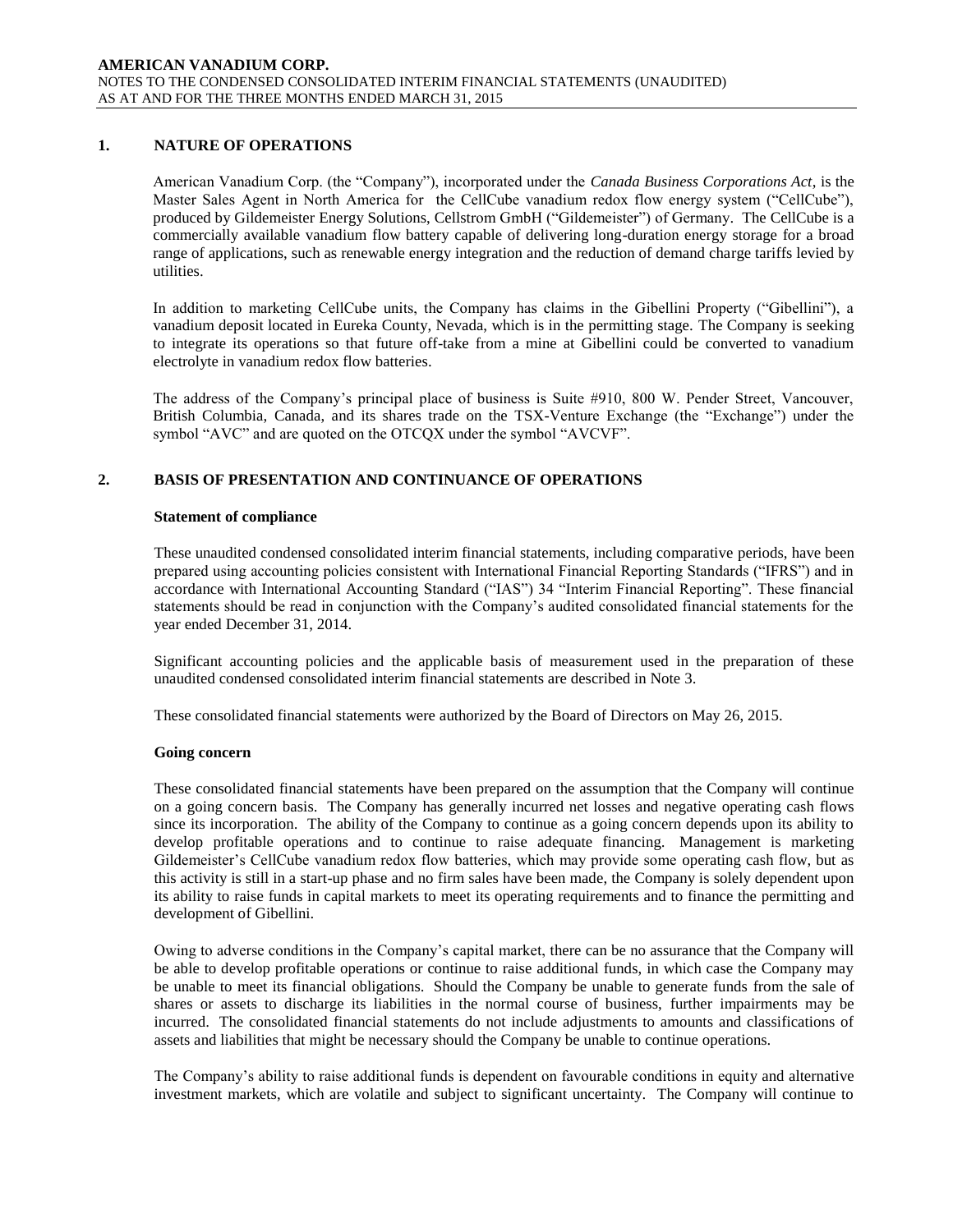identify alternative sources of financing, but anticipates reliance on equity markets in the near term. Based on these factors, there is a material uncertainty that may cast significant doubt about the Company's ability to continue as a going concern.

As at March 31, 2015, the Company had a working capital deficit of \$2,485,959 (December 31, 2014 - \$2,015,395) and had a shareholders' deficiency of \$2,386,676 (December 31, 2014 - \$1,763,313).

### **3. SIGNIFICANT ACCOUNTING POLICIES**

Except for the mandatory adoption of new IFRS, which are described under the heading "Adoption of new IFRS", these unaudited condensed consolidated interim financial statements have been prepared according to the same accounting policies and are subject to the same areas of judgment, measurement estimates and uncertainties as those disclosed in Note 3 of the Company's audited consolidated financial statements for the year ended December 31, 2014.

#### **Basis of consolidation**

These consolidated financial statements include the balances and results of the Company and those entities over which the Company exercises control. Control is achieved where the Company has the power, directly or indirectly, to govern the financial and operating policies of an entity so as to obtain the benefits from its operations.

These consolidated financial statements include the assets, liabilities, income and expenses of the Company and its wholly-owned U.S. subsidiary, American Vanadium US Inc. All intercompany transactions and balances have been eliminated on consolidation. Unless otherwise indicated, all amounts are reported in Canadian dollars.

#### **Basis of measurement and presentation currency**

The balances in these consolidated financial statements are prepared using the accrual basis of accounting and have been measured on a historical cost basis, except for financial instruments classified as financial instruments at fair value through profit or loss, which are stated at their fair value.

These financial statements are presented in Canadian dollars, which is also the functional currency of the Company and American Vanadium US Inc.

#### **Adoption of new IFRS**

The Company has applied the following new IFRS amendment starting January 1, 2015:

i. IFRS 3, Business Combinations

IFRS 3 was amended to provide clarification related to (i) contingent consideration in a business combination and (ii) scope exception for joint arrangements.

ii. IFRS 8, Operating Segments

IFRS 8 was amended to require (i) disclosure of judgments made by management in aggregating segments, and (ii) a reconciliation of segment assets to the entity's assets when segment assets are reported.

iii. IAS 16, Property, Plant and Equipment and IAS 38, Intangible Assets

IAS 16 was amended to classify how gross carrying amount and accumulated depreciation are treated where an entity uses the revaluation model.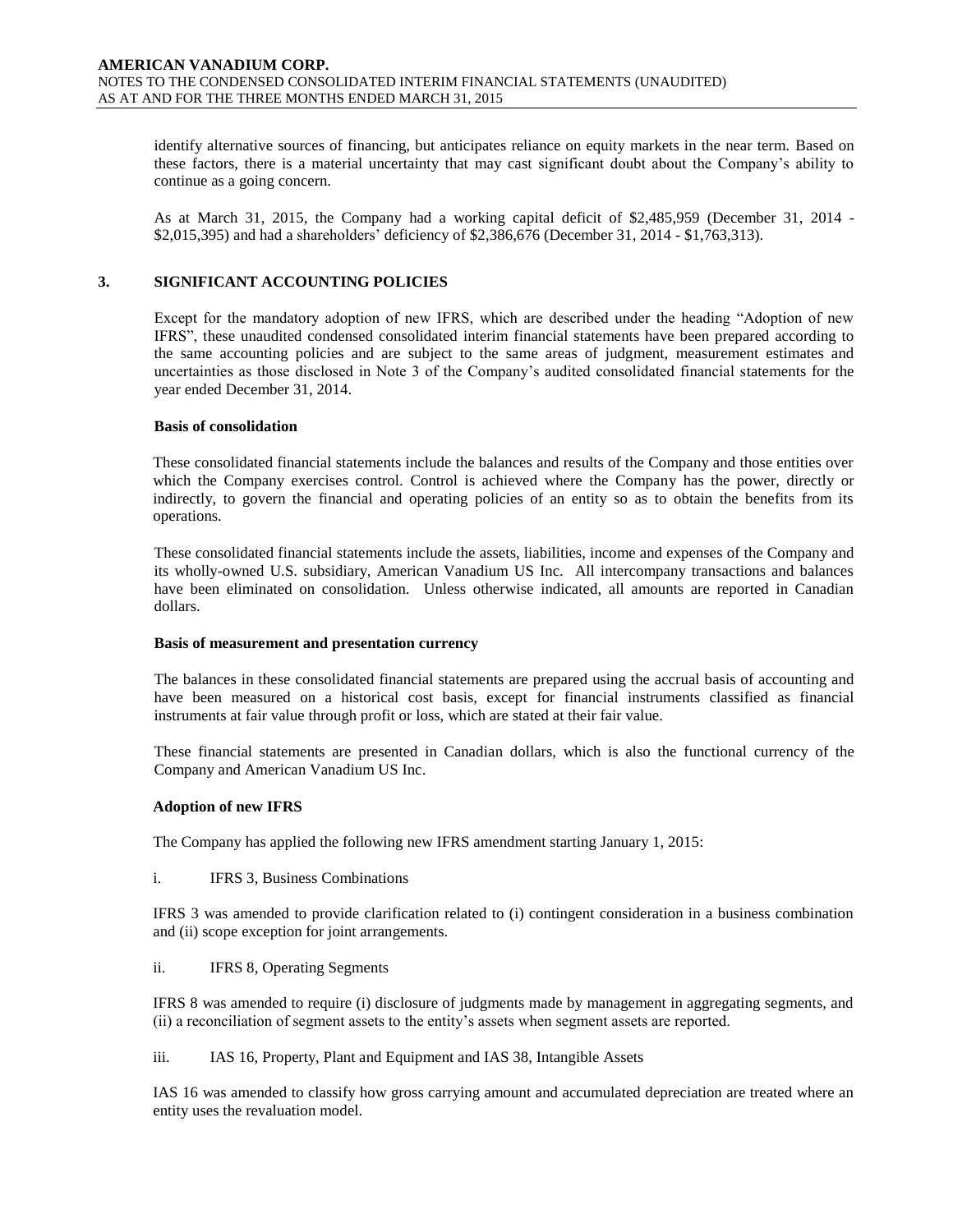#### iv. IAS 24, Related Party Transactions

IAS 24 was amended to (i) revise definition of "related party" to include an entity that provides key management personnel services to the reporting entity or its parent, and (ii) clarify related disclosure requirements.

The adoption of these standards did not result in changes to amounts or note disclosures previously reported by the Company.

#### **Future changes in accounting policies**

The following are new and revised accounting pronouncements that have been issued, but are not yet effective for the year beginning January 1, 2015:

#### i. IFRS 9, Financial Instruments

The IASB intends to replace IAS 39 – "*Financial Instruments: Recognition and Measurement*" in its entirety with IFRS 9 in three main phases. IFRS 9 will be the new standard for the financial reporting of financial instruments that is principles-based and less complex than IAS 39. IFRS 9 requires that all financial assets be classified and subsequently measured at amortized cost or at fair value based on the Company's business model for managing financial assets and the contractual cash flow characteristics of the financial assets. Financial liabilities are classified and subsequently measured at amortized cost except for financial liabilities classified as at fair value through profit or loss, financial guarantees and certain other exceptions. IFRS 9 can currently be adopted voluntarily, but is mandatory for years beginning on or after January 1, 2018.

ii. IFRS 5, Non-current Assets Held for Sale and Discontinued Operations

IFRS 5 has been amended to adds specific guidance in IFRS 5 for cases in which an entity reclassifies an asset from held for sale to held for distribution or vice versa and cases in which held-for-distribution accounting is discontinued. These amendments are effective for annual periods beginning January 1, 2016.

iii. IFRS 15, Revenue from Contracts with Customers

In May 2014, the IASB issued IFRS 15 – Revenue from Contracts with Customers ("IFRS 15") which supersedes IAS 11 – Construction Contracts, IAS 18 – Revenue, IFRIC 13 – Customer Loyalty Programmes, IFRIC 15 – Agreements for the Construction of Real Estate, IFRIC 18 – Transfers of Assets from Customers, and SIC 31 – Revenue – Barter Transactions Involving Advertising Services. IFRS 15 establishes a single fivestep model framework for determining the nature, amount, timing and uncertainty of revenue and cash flows arising from a contract with a customer. The standard is effective for annual periods beginning on or after January 1, 2017, with early adoption permitted.

Management has determined that the application of these pronouncements is not expected to have a significant impact on the Company's financial statements.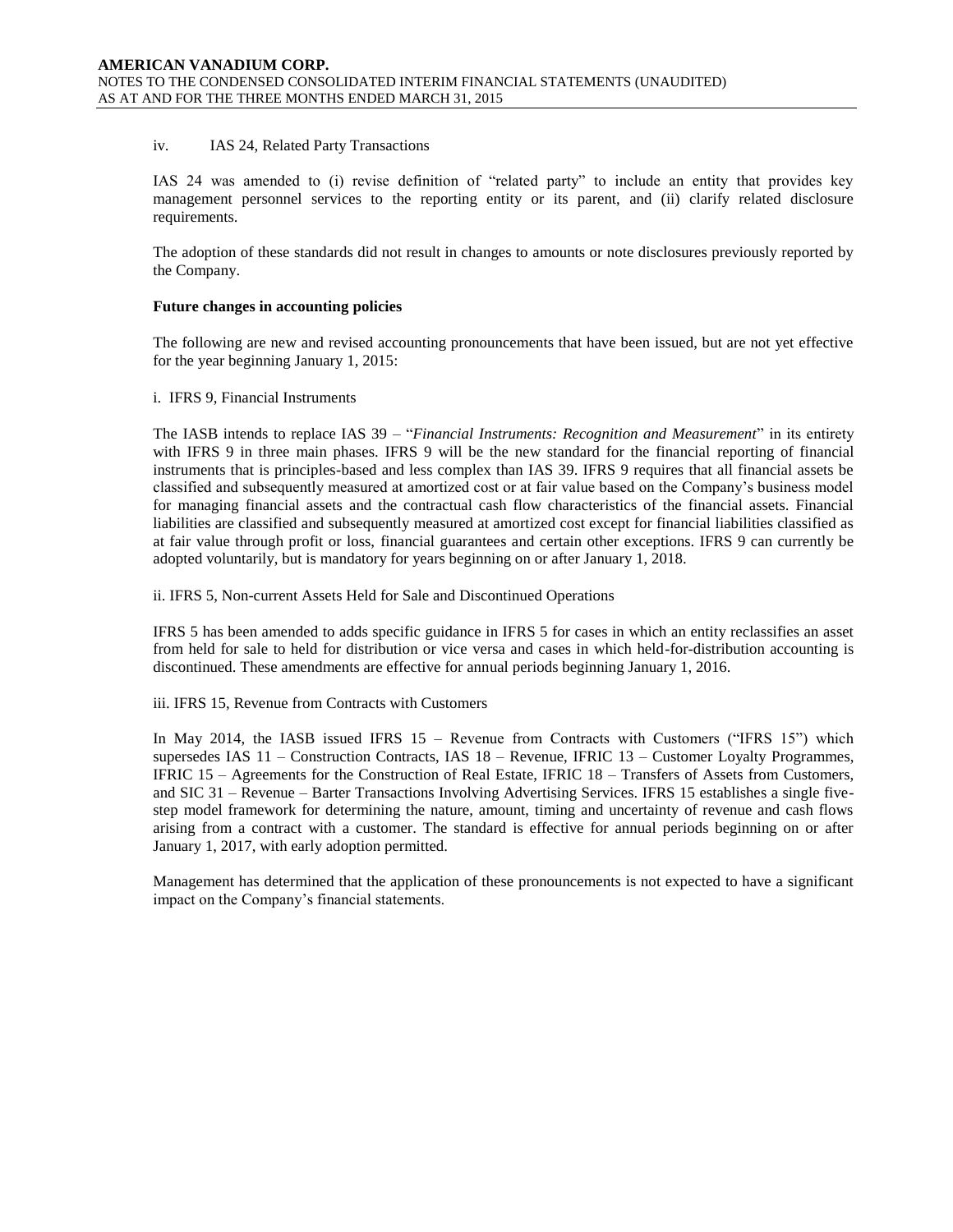# **4. PREPAID EXPENSES**

Changes to the balance of prepaid expenses for the three months ended March 31, 2015 are as follows:

|                                | Amount   |
|--------------------------------|----------|
|                                |          |
| Balance, December 31, 2014     | 131.459  |
| Net change in prepaid expenses | (53,012) |
| <b>Balance, March 31, 2015</b> | 78.447   |

Prepaid expenses and deposits comprise items such as insurance premiums, rent deposits and advances for employee travel. During the three months ended March 31, 2015, the Company cancelled an insurance policy and that had been paid for or accrued for as at December 31, 2014. As a result, there was a \$53,012 reduction in the prepaid balance for the period.

In addition to these items, the Company has paid or accrued a total of \$412,921 in non-refundable advances towards future CellCube sales for which a full impairment was recorded in the year ended December 31, 2014. Should the Company receive definitive purchase orders, obtain financing to meet any future payments, or find an alternative realization of value from these payments, a full or partial reversal of the impairment may be recorded in future periods.

# **5. EQUIPMENT AND DEPOSITS ON EQUIPMENT**

Changes to the Company's equipment balances are as follows:

|                                 | Field     | <b>Office</b> |           |              |
|---------------------------------|-----------|---------------|-----------|--------------|
|                                 | Equipment | Equipment     | Vehicles  | <b>Total</b> |
|                                 | \$        | \$            | \$        | \$           |
| Cost                            |           |               |           |              |
| Balance, December 31, 2014      | 41,655    | 63,822        | 41,118    | 146,595      |
| Sale of equipment               |           |               | (41, 118) | (41, 118)    |
| <b>Balance, March 31, 2015</b>  | 41,655    | 63,822        |           | 105,477      |
| <b>Accumulated amortization</b> |           |               |           |              |
| Balance, December 31, 2014      | 41,655    | 36,527        | 36,905    | 115,087      |
| Amortization for the period     |           |               | (36,905)  | (36,905)     |
| Additions / Disposal            |           | 3,909         |           | 3,909        |
| Balance, March 31, 2015         | 41,655    | 40,436        |           | 82,091       |
| <b>Carrying value</b>           |           |               |           |              |
| December 31, 2014               |           | 27,295        | 4,213     | 31,508       |
| March 31, 2015                  |           | 23,386        |           | 23,386       |

#### *Deposits on equipment*

In addition to the equipment balances above, as at March 31, 2015, the Company had paid or accrued a total of \$1,004,036 in non-refundable instalments towards CellCube units which were to be held by the Company for demonstration purposes, with the possibility of future resale. A full impairment of this amount was recorded in the year ended December 31, 2014. Should the Company obtain sufficient capital in the future in order to meet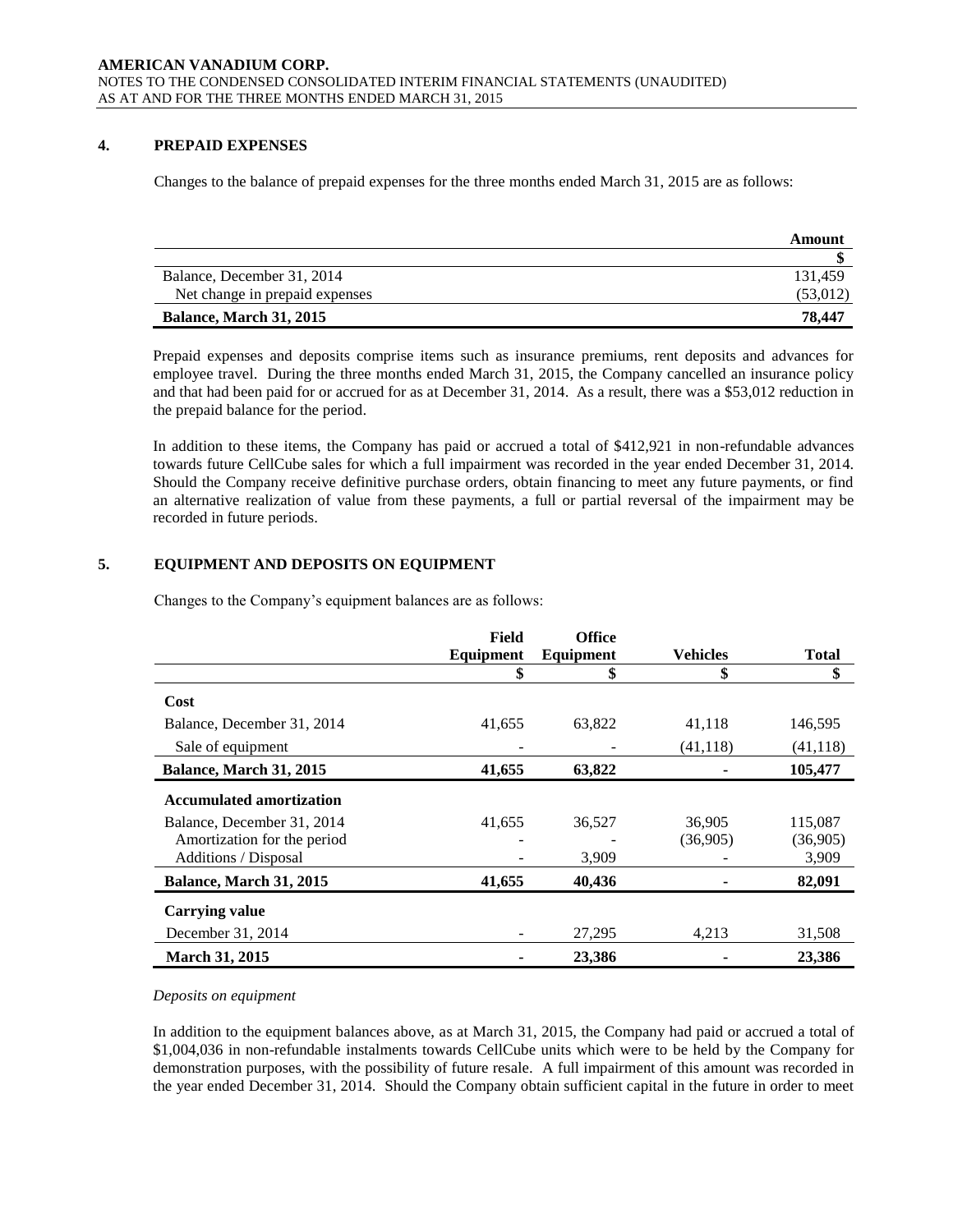remaining payments for these units, or should alternative financial value from these deposits be realized, the impairment may be partially or fully reversed in future reporting periods.

#### **6. MINERAL PROPERTIES**

#### **Summary of properties**

a) Gibellini Property, Nevada, U.S.

In March 2006, the Company entered into a Mineral Lease Agreement to acquire certain unpatented lode mining claims, paying US\$60,000 upon the execution of the agreement. Pursuant to the terms of the agreement, the Company is required to pay a production royalty of 2.5% of the net smelter returns ("NSR") of all mineral substances produced from the claims, to a maximum of US\$3,000,000, at which point the production royalty decreases to 2.0%. The Company is also required to pay US\$30,000, quarterly, and such payments are credited against any future production royalties payable. As of March 31, 2015, the Company has paid a total of US\$840,000 in these advance royalty payments. As at March 31, 2015, the Company owed US\$60,000 towards two claim payments. Subsequent to March 31, 2015, the Company made one payment of US\$30,000 and no notice of default was received for the other outstanding payment.

In December 2006, the Company entered into a Mineral Lease Agreement to acquire additional unpatented lode mining claims, paying US\$9,000 upon the execution of the agreement. Pursuant to the terms of the agreement the Company is required to pay an initial production royalty payment of US\$30,000 within 60 days of production from the claims and a production royalty of 3.0% of NSR of all mineral substances produced from the claims. Also, the Company must pay an escalating series of annual payments, which will be credited against any future production royalties payable. As of March 31, 2015, the Company has paid a total of US\$143,000 in these advance royalty payments, and an additional annual payment of US\$24,000 was outstanding. Subsequent to March 31, 2015, this payment was settled by the issuance of 418,422 shares at \$0.07 per share and no notice of default was received. Further, the Company has the option to purchase these claims for a total purchase price of US\$1,000,000.

In April 2007, the Company entered into a Mineral Lease Agreement to acquire further unpatented lode mining claims, paying US\$10,000 upon the execution of the agreement. Pursuant to the terms of the agreement the Company was required to pay US\$15,000 annually as a prepayment towards a production royalty of 2.5% of NSR of all mineral substances produced from the claims. In 2011, the Company acquired full ownership of these claims for a cash payment of US\$50,000 and the issuance of 25,000 of its common shares valued at \$33,750, in addition to US\$60,000 in cumulative annual payments made prior to acquisition, thereby eliminating future advance royalty payments.

In 2011, the Company staked unpatented lode claims and placer claims and in 2012 additional unpatented lode claims were staked.

The Company pays annual fees of US\$125,000 for its certain water rights; all scheduled payments to date have been paid.

b) Del Rio Property, Nevada, U.S.

In 2010, the Company acquired 120 claims through the staking process.

c) Hot Creek Property, Nevada, U.S.

In 2010, the Company acquired 18 claims through the staking process.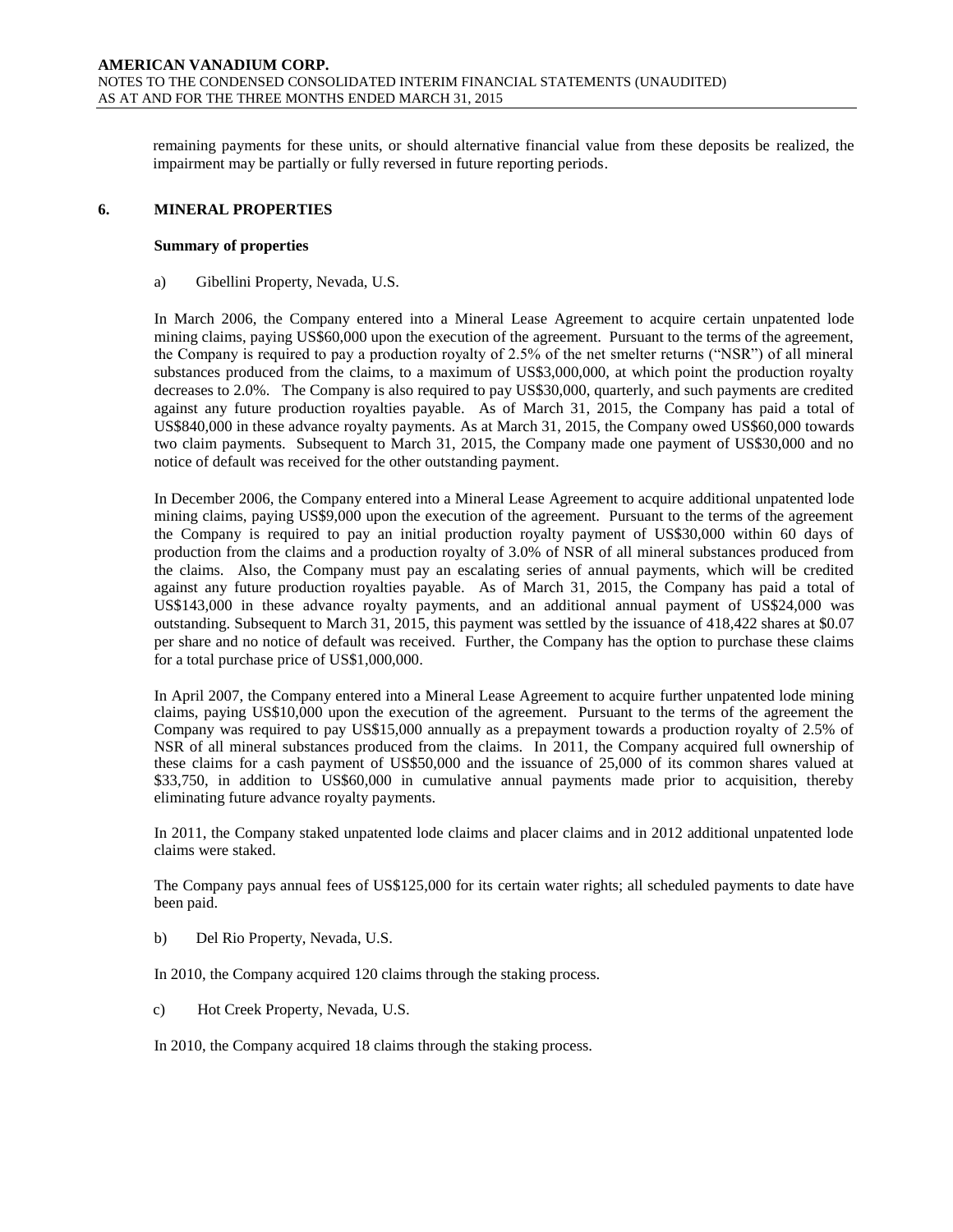#### **Acquisition costs**

As at March 31, 2015 and prior periods, the carrying values of mineral properties were comprised solely of capitalized acquisition costs for mineral and related water rights.

|                          | <b>Gibellini</b> | Del Rio | <b>Hot Creek</b> | <b>Total</b> |
|--------------------------|------------------|---------|------------------|--------------|
|                          |                  |         |                  |              |
| As at March 31, 2015 and |                  |         |                  |              |
| December 31, 2014        | 41,637           | -       |                  | 41.637       |

The Company has capitalized, rather than expensed, payments for mineral and related water rights on the basis that holding title to the related properties and water rights allows the Company to develop these properties in the future. Acquiring and maintaining title to mineral properties involves certain inherent risks due to difficulties in determining the validity of certain claims as well as the potential for problems arising from the frequently ambiguous conveyance history characteristic of many mineral properties.

#### *Impaired carrying values of mineral properties*

In the year ended December 31, 2014, the Company recognized an impairment charge of \$2,111,926 to the carrying value of its mineral properties as a result of market prices for vanadium that have persisted at lower levels than those required for commercial production, adverse financing conditions and the Company's working capital deficiency which has precipitated a curtailment of mineral property related activity. Should the Company obtain adequate financing in the future and should market pricing for vanadium recover, the Company will reassess the carrying values of its properties to determine whether a reversal of this impairment in future periods is appropriate.

#### **Exploration and evaluation expenses**

During the three months ended March 31, 2015, exploration and evaluation expenses incurred on the Company's mineral properties were as follows:

|                          | <b>Gibellini</b> | <b>Del Rio</b> | <b>Hot Creek</b> | <b>Total</b> |
|--------------------------|------------------|----------------|------------------|--------------|
|                          |                  |                |                  |              |
| Environmental permitting | 28,690           | -              |                  | 28,690       |
| Metallurgy               | 54,806           |                |                  | 54,806       |
| General                  | 8,588            |                |                  | 8,588        |
| Labour and benefits      | 42,826           |                |                  | 42,826       |
| Satellite office         | 10,924           |                |                  | 10,924       |
| Feasibility study        | 32,794           | -              |                  | 32,794       |
|                          | 178,628          | -              |                  | 178,628      |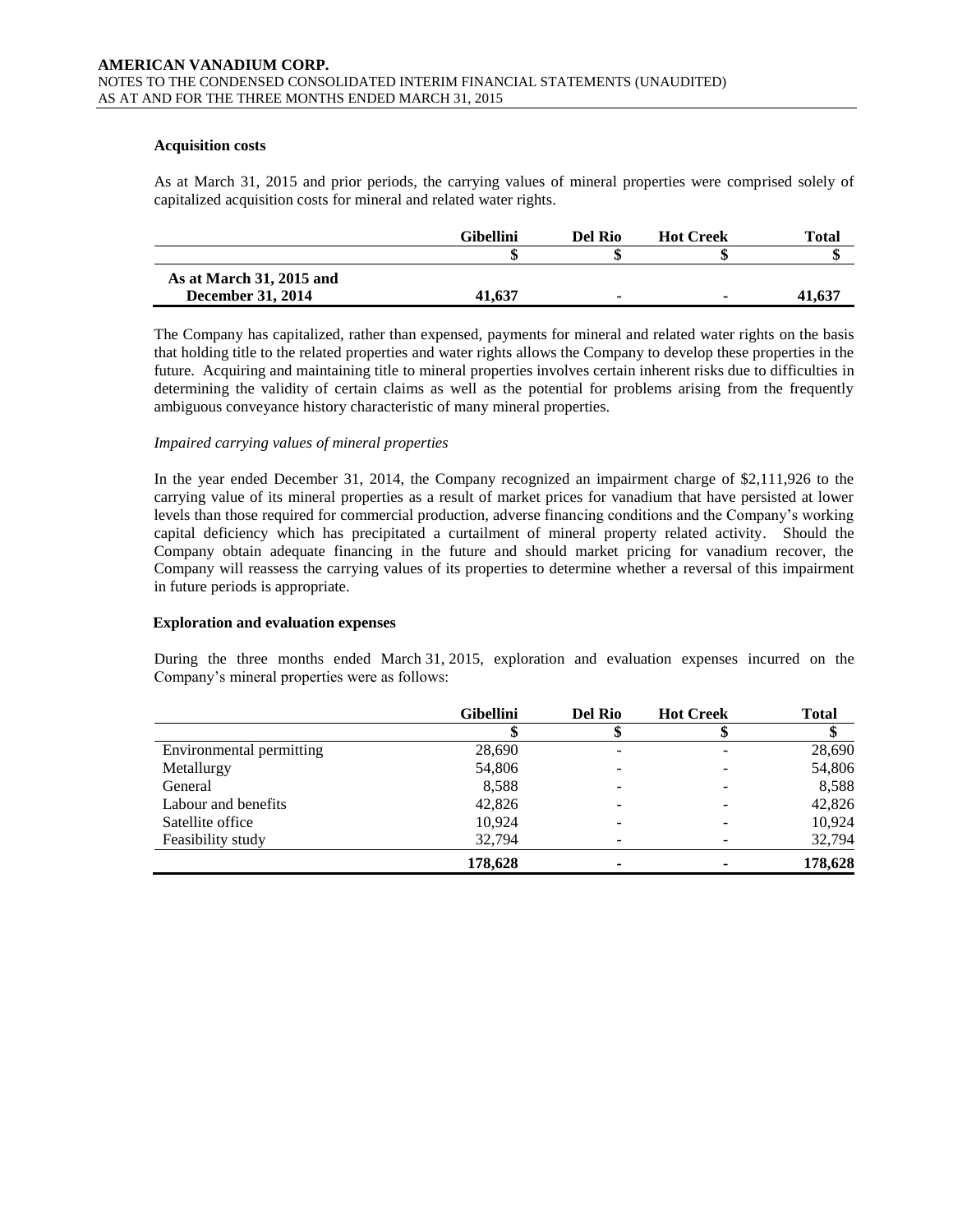During the three months ended March 31, 2014, exploration and evaluation expenses incurred on the Company's mineral properties were as follows:

|                              | <b>Gibellini</b> | <b>Del Rio</b> | <b>Hot Creek</b> | <b>Total</b> |
|------------------------------|------------------|----------------|------------------|--------------|
|                              | \$               | \$             | \$               |              |
| Environmental permitting     | 385,890          |                |                  | 385,890      |
| Metallurgy                   | 116,833          |                |                  | 116,833      |
| Engineering, procurement and |                  |                |                  |              |
| construction management      | 126.243          |                |                  | 126,243      |
| General                      | 77.218           |                |                  | 77,218       |
| Geotechnical                 | 15,485           |                |                  | 15,485       |
| Engineering                  | 42,520           |                |                  | 42,520       |
| <b>Benefits</b>              | 27,588           |                |                  | 27,588       |
| Leach pad design             | 22,866           |                |                  | 22,866       |
| Satellite office             | 19.675           |                |                  | 19,675       |
| Drilling and trenching       | 546              |                |                  | 546          |
|                              | 834.864          |                |                  | 834,864      |

### **7. SHAREHOLDERS' (DEFICICIENCY) EQUITY**

#### **Share capital**

#### *Authorized*

Unlimited number of common voting shares with no par value.

#### *Issued and outstanding*

|                                                                | Number of            |            |
|----------------------------------------------------------------|----------------------|------------|
|                                                                | <b>Common Shares</b> | Amount     |
|                                                                |                      |            |
| Outstanding, December 31, 2013                                 | 47,170,198           | 24,097,538 |
| Issued through private placements, net of share issuance costs | 16,060,000           | 5,710,958  |
| Issuance of bonus shares and performance shares                | 620,000              | 282,375    |
| Issued on exercise of warrants                                 | 13,800               | 9,674      |
| Outstanding, December 31, 2014 and March 31, 2015              | 63,863,998           | 30,100,545 |

#### *Private placements*

On March 6, 2014, the Company completed the first tranche of a non-brokered private placement of 10,000,000 common share units at a price of \$0.40 per unit for gross proceeds of \$4,000,000. Each unit consisted of one common share and one-half of one common share purchase warrant. Each whole common share purchase warrant entitles the holder to purchase an additional common share at a price of \$0.60 until March 6, 2016. The full value of these units is attributed to the value of the common shares. Transaction costs for this tranche, which include legal and other fees, totalled \$84,629.

On May 8, 2014, the Company completed the second tranche of the private placement for an additional 2,500,000 common share units at a price of \$0.40 per unit for gross proceeds of \$1,000,000. Each unit consisted of one common share and one-half of one common share purchase warrant. Each whole common share purchase warrant for the second tranche entitles the holder to purchase an additional common share at a price of \$0.60 until May 8, 2016. The full value of these units is attributed to the value of the common shares. An additional 93,375 agents' warrants with a fair value of \$12,043 were granted to agents for the second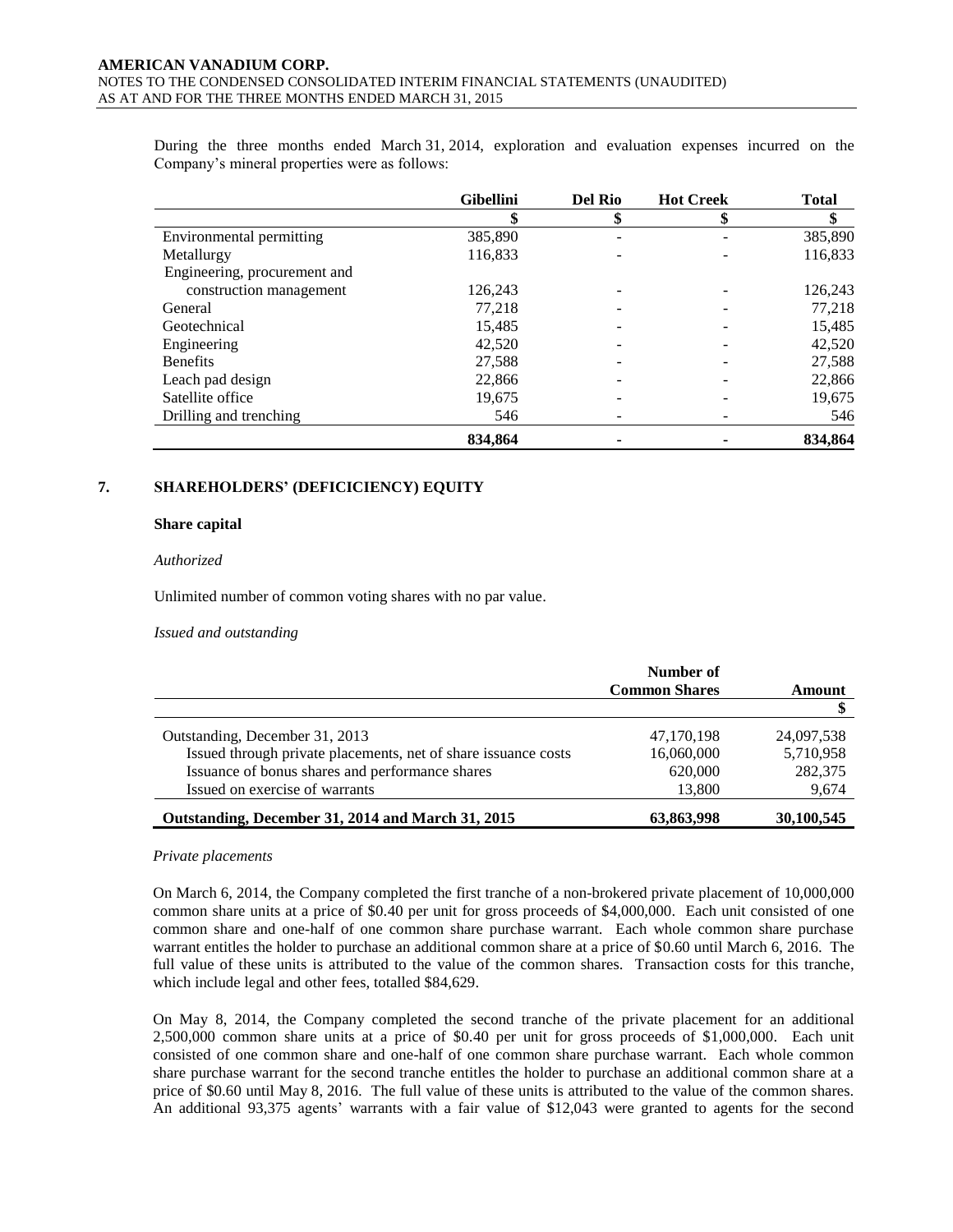tranche. Transaction costs for this tranche, which include the value of agents' warrants, finder's fees, legal fees, and exchange and other fees, totalled \$87,251.

On December 30, 2014, the Company completed a non-brokered private placement of 3,560,000 common share units at a price of \$0.25 per unit for gross proceeds of \$890,000. Each unit consisted of one common share and one-half of one common share purchase warrant. Each whole common share purchase warrant entitles the holder to purchase an additional common share at a price of \$0.40 until December 30, 2016. An additional 7,200 agent's warrants were issued as part of this private placement with a fair value of \$161. Transaction costs for the private placement, which include cash commissions, and legal and other fees, totalled \$7,161.

Shares issued subsequent to March 31, 2015 are discussed in note 14.

#### *Restricted share units ("RSUs")*

The Company has an RSU plan allowing the Board of Directors of the Company, at its discretion and in accordance with the requirements of the Exchange, to grant to directors, officers, employees and consultants to the Company, non-transferable RSUs. Upon meeting certain operational milestones or other vesting conditions, the RSUs will be exchanged for common shares in the Company for the recipient's benefit. RSUs will expire three years from grant if performance-based vesting conditions are not met.

The maximum number of RSUs that can be issued under the RSU plan is 3,500,000 and the combined maximum number of common shares issuable under the RSU and stock options plans shall not exceed a rolling 10% of the Company's issued and outstanding number of common shares. The Company may grant, subject to Exchange approval, compensatory shares or RSUs outside the RSU plan, which may have different characteristics than those permitted by the plan.

As at December 31, 2014, the Company had 200,000 RSUs outstanding under the RSU plan, none of which had vested. In the three months ended March 31, 2015, these RSUs were cancelled upon the termination of the related employment agreement. Consequently, no RSUs are outstanding as at March 31, 2015.

#### *Bonus and performance shares*

Subject to any required shareholder or regulatory approvals, the Company may, outside the RSU plan, grant bonus or performance shares to employees or consultants. These shares may be issued unconditionally ("Bonus Shares"), or may be issued subject to meeting certain performance or retention criteria ("Performance Shares"). For Bonus Shares, an expense is recorded on their grant date equivalent to the prevailing fair market value of the shares. For Performance Shares, an expense is recorded for the grant date fair market value those shares expected to be earned, which is recognized rateably over their anticipated vesting period. The expense recognized for Performance Shares and Bonus Shares results in a corresponding increase to the Company's equity reserves, which is then reclassified to share capital on actual issuance of the related earned shares.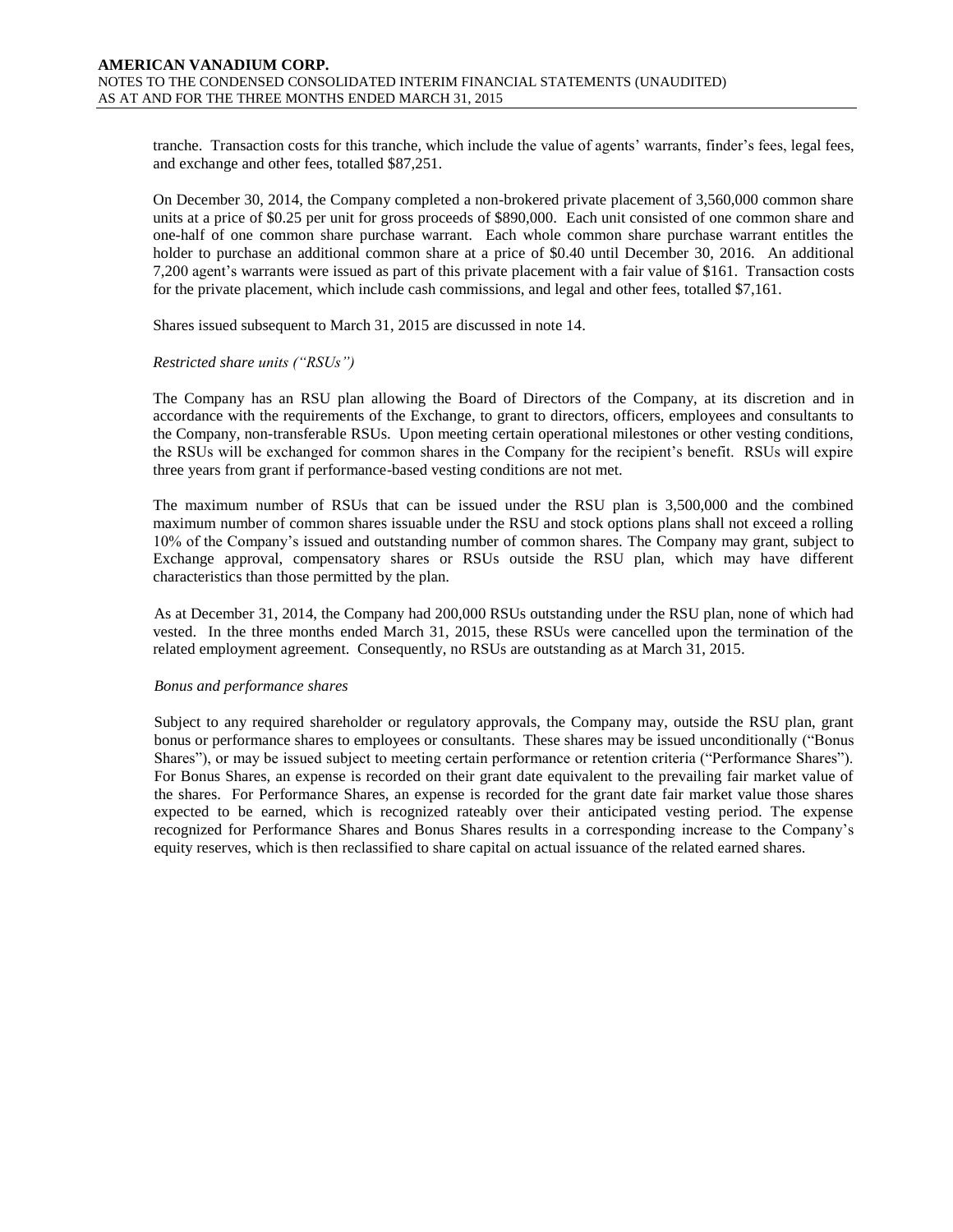Changes to the balances of Bonus and Performance Shares are as follows:

|                                | Number of<br><b>Shares</b> |
|--------------------------------|----------------------------|
| Outstanding, December 31, 2013 | 960,000                    |
| Share awards granted           | 410,000                    |
| Shares issued                  | (620,000)                  |
| Outstanding, December 31, 2014 | 750,000                    |
| Share awards cancelled         | (750,000)                  |
| Outstanding, March 31, 2015    |                            |

During the three months ended March 31, 2015, all 750,000 Performance Shares outstanding as at December 31, 2014 were cancelled upon the termination of certain employment and consulting agreement. As a result, the Company recorded a reversal \$105,637 of stock-based compensation expenses previously recorded for these Performance Shares in the three months ended March 31, 2015.

#### **Warrants**

Changes to the balance of warrants outstanding are as follows:

|                                                   | Number of<br><b>Warrants</b> | Weighted<br>Average<br><b>Exercise</b><br><b>Price</b> | Weighted<br>Average<br><b>Fair Value</b> |
|---------------------------------------------------|------------------------------|--------------------------------------------------------|------------------------------------------|
|                                                   |                              | \$                                                     |                                          |
| Outstanding, December 31, 2013                    | 14, 157, 415                 | 0.76                                                   | 0.04                                     |
| Warrants expired                                  | (8,273,715)                  | 0.74                                                   | 0.06                                     |
| Warrants issued as part of common share units     | 8,030,000                    | 0.56                                                   | 0.00                                     |
| Warrants issued as agents' and finders' fees      | 100,575                      | 0.59                                                   | 0.12                                     |
| Warrants exercised                                | (13,800)                     | 0.60                                                   | 0.09                                     |
| Outstanding, December 31, 2014 and March 31, 2015 | 14,000,475                   | 0.66                                                   | 0.00                                     |

The fair value of agent's and finder's warrants issued on a stand-alone basis is determined using the Black-Scholes option-pricing model. Inputs to the Black-Scholes model for these warrants are as follows:

|                                 | For the three months<br><b>Ended March 31, 2015</b> | For the year ended<br>December 31, 2014 |
|---------------------------------|-----------------------------------------------------|-----------------------------------------|
| Risk-free interest rate         | ۰                                                   | 1.06%                                   |
| Dividend yield                  | $\overline{\phantom{0}}$                            | 0%                                      |
| Expected stock price volatility | $\overline{\phantom{a}}$                            | 64.46%                                  |
| Expected life                   |                                                     | $1.17$ years                            |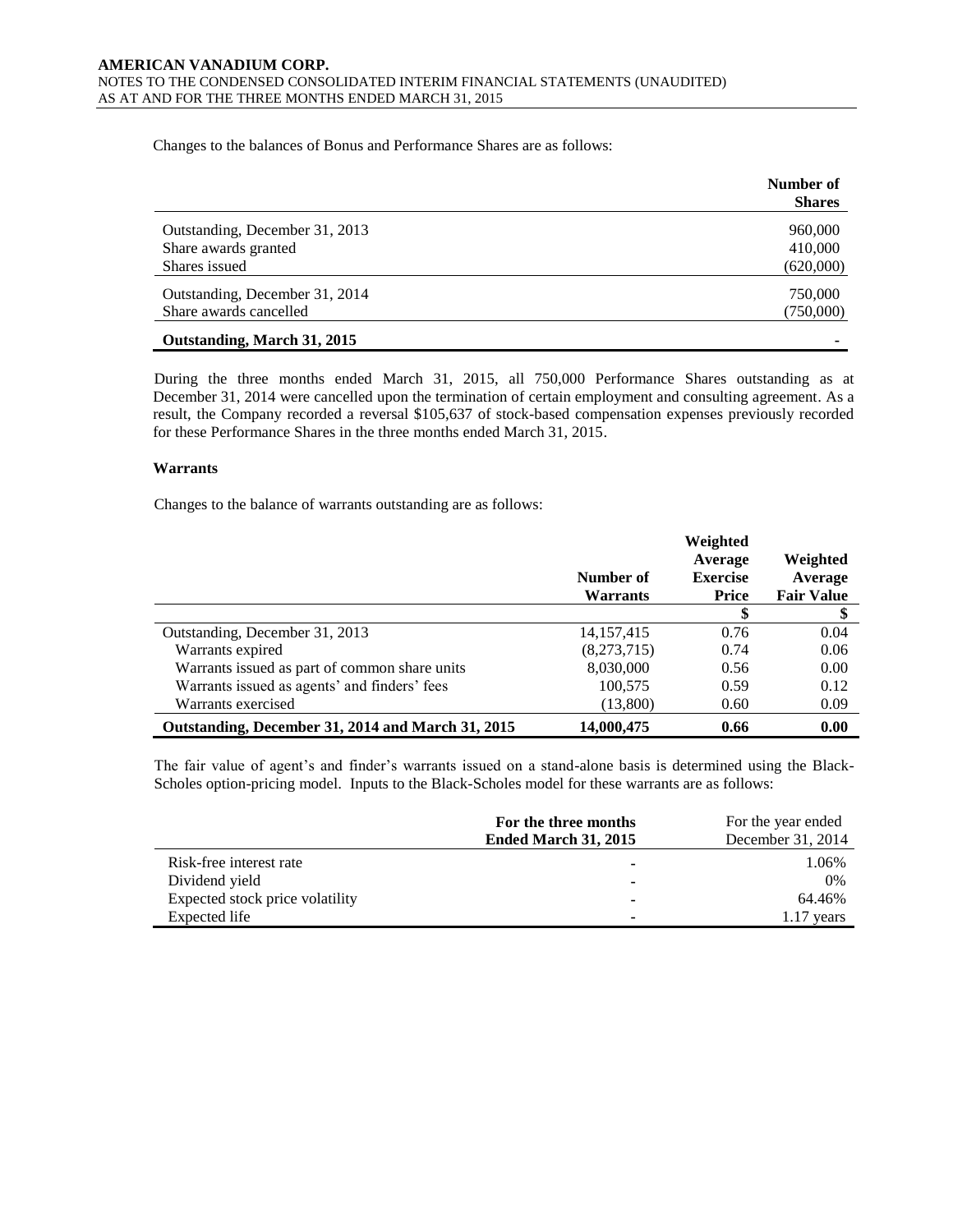The following warrants were outstanding and exercisable as at March 31, 2015:

|                    |                       | Number of<br><b>Warrants</b> |
|--------------------|-----------------------|------------------------------|
|                    |                       | <b>Outstanding and</b>       |
| <b>Expiry date</b> | <b>Exercise Price</b> | <b>Exercisable</b>           |
|                    |                       |                              |
| September 30, 2015 | 0.80                  | 4,088,100                    |
| November 4, 2015   | 0.80                  | 1,781,800                    |
| March 6, 2016      | 0.60                  | 5,000,000                    |
| May 8, 2016        | 0.60                  | 1,343,375                    |
| December 30, 2016  | 0.40                  | 1,787,200                    |
|                    |                       | 14,000,475                   |

Warrants issued subsequent to March 31, 2015 are discussed in note 14.

#### **Stock options**

The Company adopted an incentive stock option plan which provides that the Board of Directors of the Company may from time to time, in its discretion, and in accordance with the requirements of the Exchange, grant to directors, officers, employees and technical consultants to the Company, non-transferable options to purchase common shares, provided that the number of common shares reserved for issuance will not exceed 10% of the issued and outstanding common shares. Such options will be exercisable for a period of up to five years from the date of grant. Vesting terms are determined by the Board of Directors at the time of grant.

During the three months ended March 31, 2015, the Company recorded \$16,434 in stock-based compensation expense for the value of stock options vested. An offsetting amount has been recorded in equity reserves.

Stock option transactions and the number of stock options outstanding are summarized as follows:

|                                | Number of<br><b>Stock Options</b> | Weighted<br>Average<br><b>Exercise</b><br>Price | Weighted<br>Average<br><b>Fair Value</b> |
|--------------------------------|-----------------------------------|-------------------------------------------------|------------------------------------------|
|                                |                                   | \$                                              | \$                                       |
| Outstanding, December 31, 2013 | 3,889,250                         | 0.73                                            | 0.45                                     |
| Options granted                | 1,080,000                         | 0.60                                            | 0.23                                     |
| Options cancelled or forfeited | (756, 750)                        | 1.14                                            | 0.77                                     |
| Outstanding, December 31, 2014 | 4,212,500                         | 0.62                                            | 0.33                                     |
| Options expired                | (687,500)                         | 0.35                                            | 0.26                                     |
| Options cancelled or forfeited | (195,000)                         | 0.60                                            | 0.28                                     |
| Outstanding, March 31, 2015    | 3,330,000                         | 0.68                                            | 0.37                                     |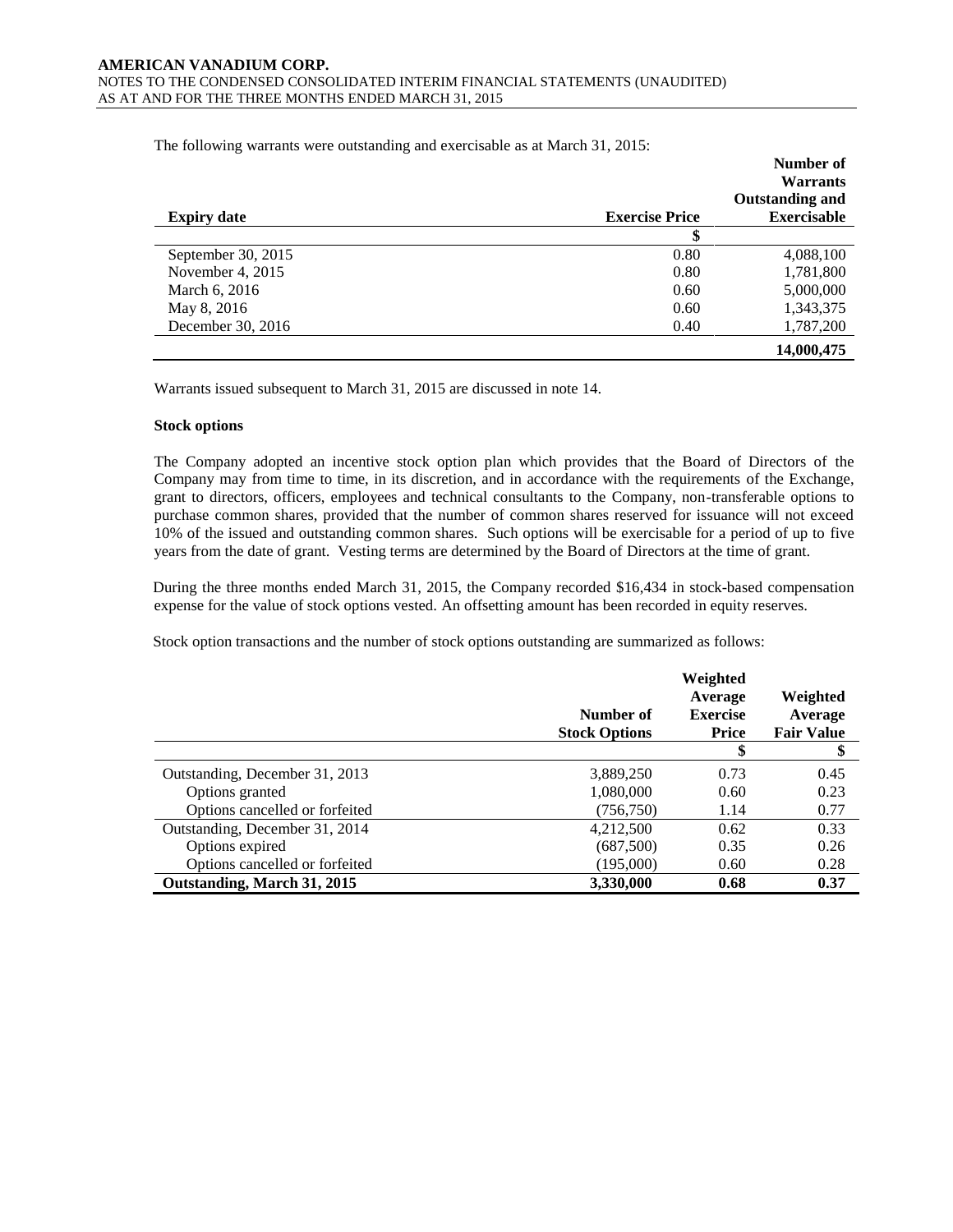The fair values of the stock options granted during were estimated using the Black-Scholes option pricing model. The weighted average assumptions used in the pricing model for these options are as follows:

|                                 | For the three months<br>ended March 31, 2015 | For the year ended<br>December 31, 2014 |
|---------------------------------|----------------------------------------------|-----------------------------------------|
| Risk-free interest rate         |                                              | 1.16%                                   |
| Dividend yield                  |                                              | 0%                                      |
| Expected stock price volatility |                                              | 80.20%                                  |
| Expected forfeiture rate        | ۰                                            | 16.63%                                  |
| Expected life                   |                                              | 2.96 years                              |

The following incentive stock options were outstanding and exercisable at March 31, 2015:

|                     |                       |                          | Number of          |
|---------------------|-----------------------|--------------------------|--------------------|
|                     |                       | <b>Number of Options</b> | <b>Options</b>     |
| <b>Expiry date</b>  | <b>Exercise Price</b> | Outstanding              | <b>Exercisable</b> |
|                     | \$                    |                          |                    |
| April 1, 2015*      | 0.75                  | 40,000                   | 40,000             |
| April 16, 2015*     | 0.60                  | 50,000                   | 50,000             |
| April 16, 2015*     | 0.74                  | 50,000                   | 50,000             |
| May 1, 2015*        | 0.74                  | 50,000                   | 50,000             |
| May 7, 2015*        | 0.74                  | 50,000                   | 50,000             |
| May 7, 2015*        | 0.60                  | 50,000                   | 50,000             |
| May 14, 2015*       | 0.60                  | 15,000                   | 15,000             |
| May 16, 2015*       | 0.60                  | 10,000                   | 10,000             |
| May 26, 2015*       | 1.56                  | 100,000                  | 100,000            |
| May 26, 2015*       | 0.60                  | 100,000                  | 100,000            |
| May 27, 2015        | 0.60                  | 100,000                  | 75,000             |
| July 1, 2015        | 0.75                  | 2,500                    | 2,500              |
| July 1, 2015        | 0.60                  | 7,500                    | 7,500              |
| August 17, 2015**   | 0.75                  | 50,000                   | 50,000             |
| November 2, 2015**  | 0.75                  | 100,000                  | 100,000            |
| November 2, 2015    | 0.70                  | 175,000                  | 175,000            |
| December 29, 2015** | 1.05                  | 7,500                    | 7,500              |
| December 29, 2015   | 1.05                  | 5,000                    | 5,000              |
| March 7, 2016       | 1.50                  | 25,000                   | 25,000             |
| August 2, 2016**    | 0.60                  | 50,000                   | 50,000             |
| February 6, 2017    | 0.77                  | 65,000                   | 65,000             |
| April 3, 2017       | 0.70                  | 100,000                  | 100,000            |
| June 15, 2017       | 0.74                  | 150,000                  | 150,000            |
| January 7, 2018     | 0.90                  | 30,000                   | 30,000             |
| August 26, 2018     | 0.70                  | 110,000                  | 110,000            |
| August 26, 2018**   | 0.70                  | 100,000                  | 100,000            |
| November 4, 2018**  | 0.60                  | 182,500                  | 182,500            |
| November 4, 2018    | 0.60                  | 755,000                  | 755,000            |
| December 2, 2018**  | 0.60                  | 40,000                   | 30,000             |
| April 29, 2019**    | 0.60                  | 110,000                  | 55,000             |
| May 30, 2019        | 0.60                  | 250,000                  | 250,000            |
| July 10, 2019       | 0.60                  | 200,000                  | 150,000            |
| August 8, 2019      | 0.60                  | 200,000                  | 150,000            |
|                     |                       | 3,330,000                | 3,140,000          |

\* Subsequent to March 31, 2015, these options expired.

\*\* On April 16, 2015 these options were repriced to \$0.10.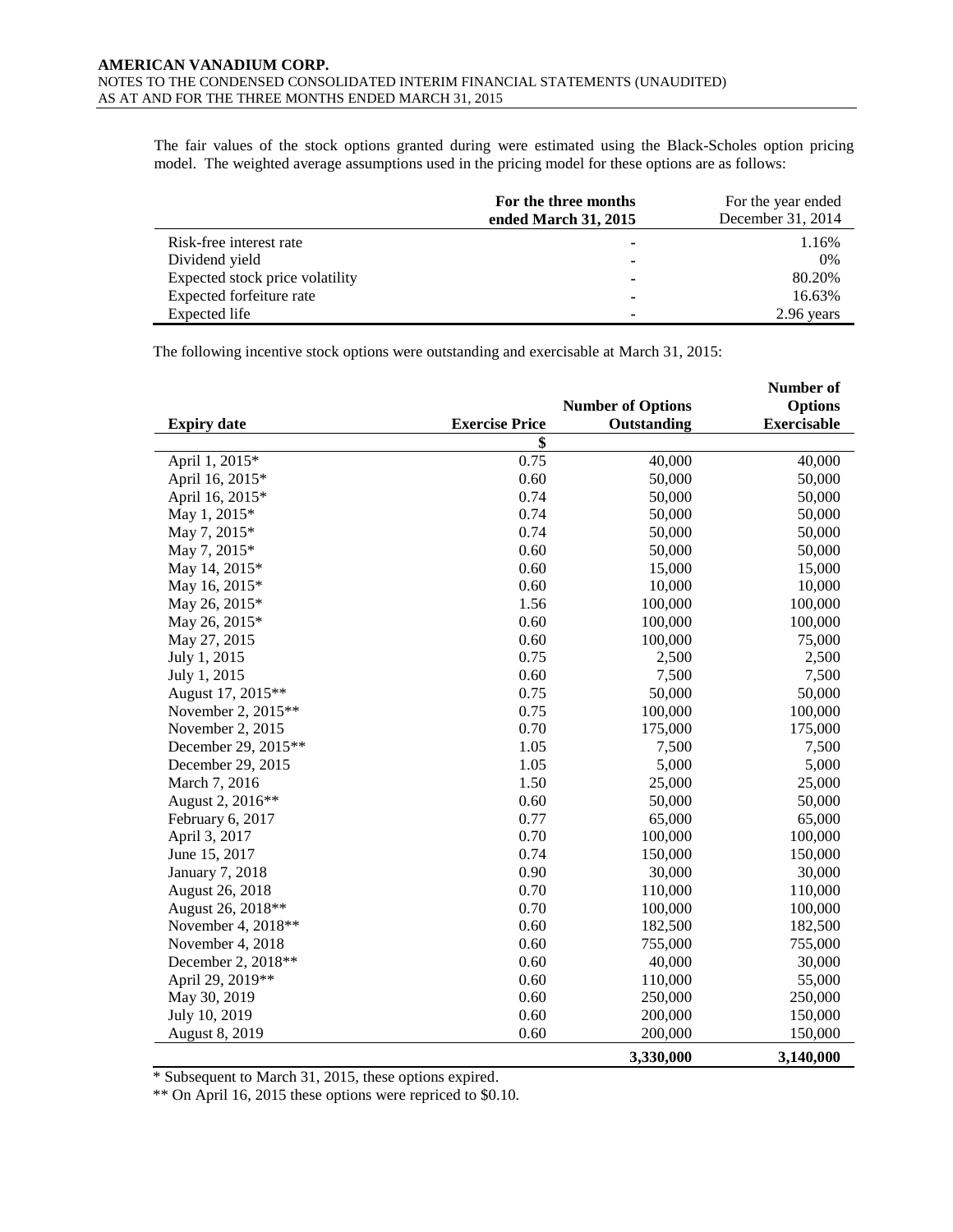An additional 2,432,500 options were granted subsequent to March 31, 2015 at the exercise price of \$0.10 per share with a term of five years from the date of grant.

#### **8. RELATED PARTY TRANSACTIONS**

During the three months ended March 31, 2015, a \$19,500 (2014 - \$19,500) expense was recorded for office facilities, corporate and administrative services provided by Earlston Management Corp. ("Earlston"), a company with officers and directors in common with Company. As at March 31, 2015, \$33,706 is included in accounts payable and accrued liabilities (December 31, 2014 - \$22,276) for amounts owing to Earlston.

Included in prepaid expenses as at March 31, 2015 is \$10,208 (December 31, 2014 - \$10,000) advanced to Bill Radvak, the Chief Executive Officer of the Company for corporate expenses to be incurred on the Company's behalf. Included in accounts payable and accrued liabilities as at March 31, 2015 is \$nil (December 31, 2014 - \$8,193) owing to this officer for travel expense claims.

During the three months ended March 31, 2014, a \$45,000 expense was recorded for consulting services provided by Cansource International Enterprises Inc., a company jointly controlled by Ron MacDonald, a former director of the Company. No such amounts were incurred for the three months ended March 31, 2015.

#### **9. SEGMENTED INFORMATION**

The Company operates in two reportable segments:

- 1. Mineral property acquisition and exploration, which includes assets and expenses related to the Company's mineral properties, such as acquisitions costs, permitting, metallurgical work, engineering and related labour; and
- 2. The sale of CellCube energy storage systems, which includes the purchase of demonstration systems, sales and marketing costs and related labour.

While these two segments are integrated, they are managed separately and have distinct assets, expenses and staff.

A break-down of the Company's operating segments, is as follows:

|                                     |                             | Net Comprehensive Loss* |
|-------------------------------------|-----------------------------|-------------------------|
|                                     | For the three months        | For the three months    |
|                                     | <b>Ended March 31, 2015</b> | Ended March 31, 2014    |
|                                     |                             |                         |
| Mineral acquisition and exploration | 178,628                     | 834,864                 |
| CellCube energy storage systems     |                             |                         |
| General corporate                   | 355,532                     | 900,988                 |
| Total                               | 534,160                     | 1,735,852               |

\* Neither operating segment has earned any revenues as of March 31, 2015, so net comprehensive loss includes only segment expenses. Expenses for mineral acquisition and exploration include the exploration and evaluation expenses as well as impairments and write-offs of mineral properties, the deferred engineering management deposit and water rights. Expenses for the CellCube energy storage segment includes expenses for CellCube demonstration and impairments on advances towards future CellCube sales, equipment and deposits on equipment.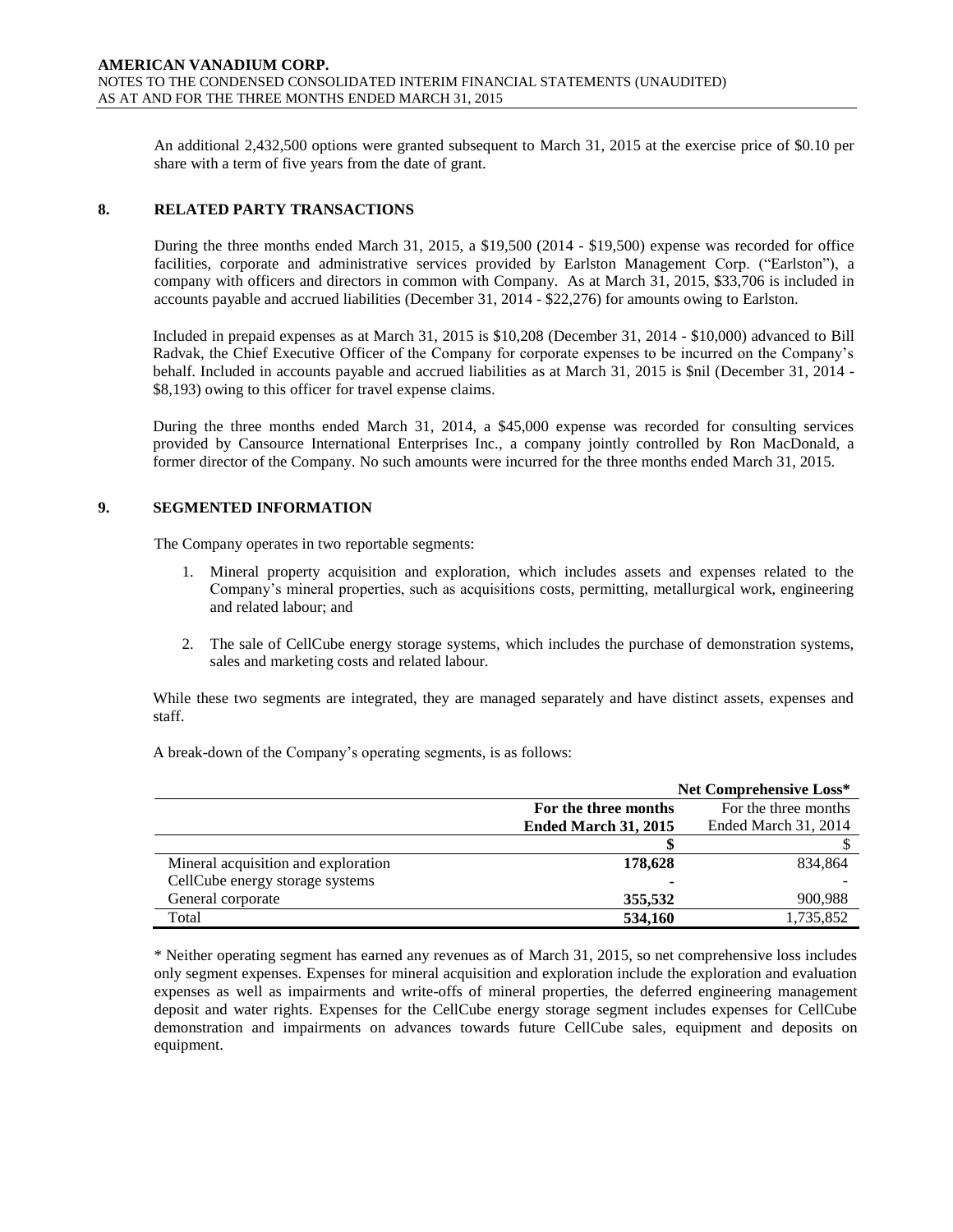#### **AMERICAN VANADIUM CORP.**  NOTES TO THE CONDENSED CONSOLIDATED INTERIM FINANCIAL STATEMENTS (UNAUDITED) AS AT AND FOR THE THREE MONTHS ENDED MARCH 31, 2015

|                                     | Non-current, Non-financial Assets as at |        |  |
|-------------------------------------|-----------------------------------------|--------|--|
|                                     | December 31<br>December 31              |        |  |
|                                     | 2014                                    | 2014   |  |
|                                     |                                         |        |  |
| Mineral acquisition and exploration | 41,637                                  | 41,637 |  |
| CellCube energy storage systems     |                                         |        |  |
| General corporate                   | 23,387                                  | 31.508 |  |
| Total                               | 65,024                                  | 73.145 |  |

#### **10. FINANCIAL INSTRUMENTS AND RISK MANAGEMENT**

As at March 31, 2015, the Company's financial instruments are comprised of cash, amounts receivable, reclamation deposits and accounts payable and accrued liabilities. With the exception of cash, all financial instruments held by the Company are measured at amortized cost. The fair values of these financial instruments approximate their carrying value due to their short-term maturities. Fair values of financial instruments are classified in a fair value hierarchy based on the inputs used to determine fair values. The levels of the fair value hierarchy are as follows:

Level 1 – Unadjusted quoted prices in active markets for identical assets or liabilities;

Level 2 – Inputs other than quoted prices that are observable for the asset or liability either directly or indirectly; and

Level 3 – Inputs that are not based on observable market data.

Financial instruments measured at fair value on the balance sheet are summarized in levels of fair value hierarchy as follows:

|      | avel <sup>-</sup>                            | 1 ام <del>ره</del> ا | 1 امرو، ا |
|------|----------------------------------------------|----------------------|-----------|
|      | ш                                            |                      |           |
| Cash | $\epsilon$<br>$1 - \sim$<br>$-00.4$<br>т. ∠∠ |                      |           |

The Company's financial instruments are exposed to certain financial risks, including currency risk, credit risk, liquidity risk and interest rate risk.

#### *Currency risk*

A portion of the Company's expenses are incurred in United States dollars and financial instrument balances are held in this currency. A significant change in the currency exchange rates between the Canadian dollar relative to the United States dollar could have a negative effect on the Company's results of operations, financial position or cash flows.

As at March 31, 2015, the Company held \$1,143,463, in net financial liabilities denominated in United States dollars. A prolonged \$0.10 increase (decrease) in the value of the Canadian dollar compared with the United States dollar would result in a \$114,346 foreign exchange gain (loss) based on United States dollar denominated net financial liabilities as at March 31, 2015. The Company has not hedged its exposure to currency fluctuations.

#### *Credit risk*

Credit risk is the risk of an unexpected loss if a customer or third party to a financial instrument fails to meet its contractual obligations. The Company's credit risk is primarily attributable to its cash. The Company limits exposure to credit risk by maintaining its cash with large financial institutions. The Company does not have cash that is invested in asset backed commercial paper.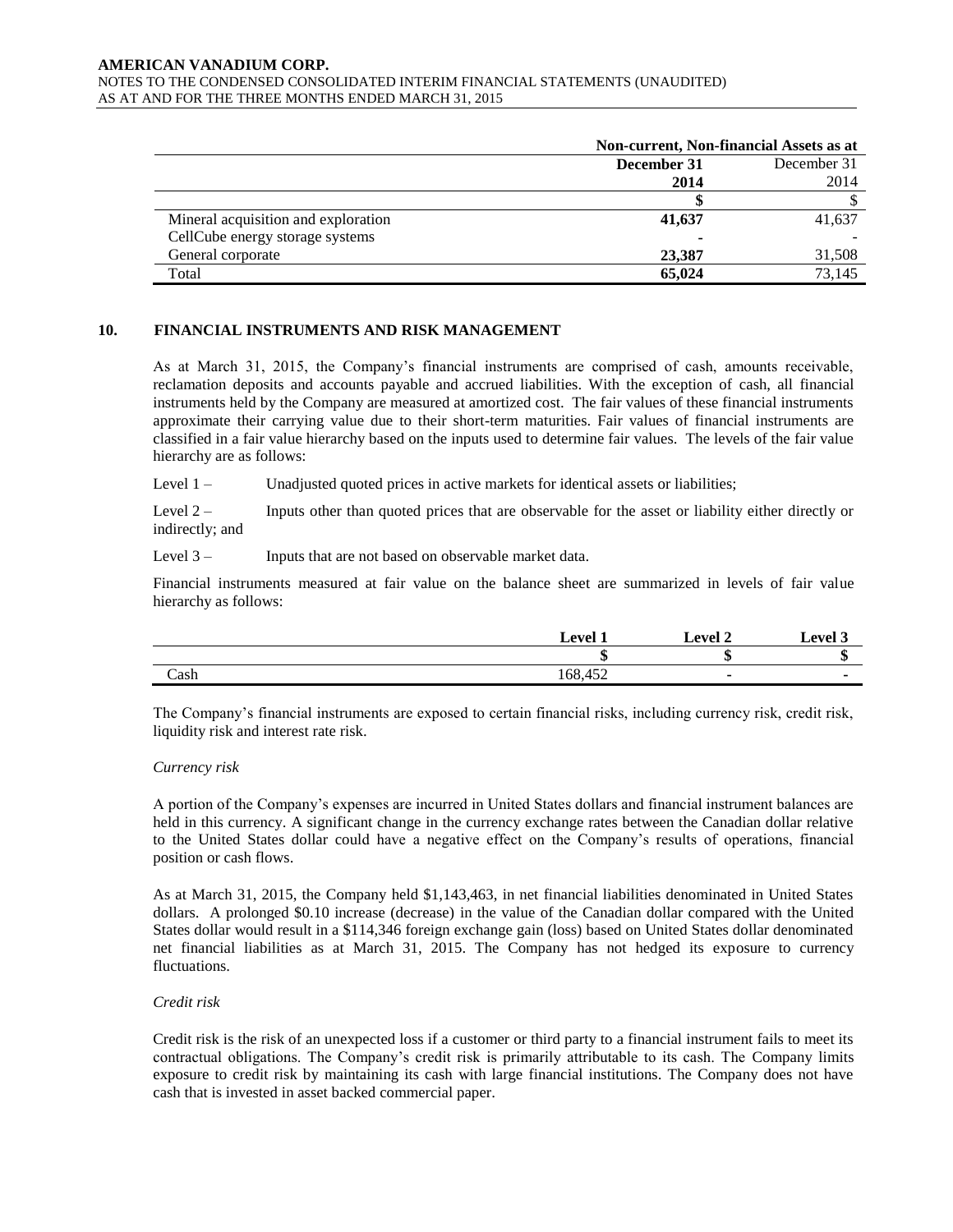#### *Liquidity risk*

Liquidity risk is the risk that the Company will not be able to meet its financial obligations as they fall due. The Company has a working capital deficiency as at March 31, 2015 and additional financing is required for the Company to settle its existing obligations and fund future obligations. As such, the Company is exposed to liquidity risk.

#### *Interest rate risk*

Interest rate risk is the risk that the fair value or future cash flows of a financial instrument will fluctuate because of changes in market interest rates. As the Company's cash is currently held in short-term interest bearing accounts which pay relatively low rates of interest, the Company considers the interest rate risk to be limited.

### **11. CAPITAL MANAGEMENT**

The Company manages its capital, which comprises the components of shareholders' (deficiency) equity, and makes adjustments to it, based on the funds available to the Company, in order to support the acquisition, exploration and development of resource properties. The Board of Directors does not establish quantitative return on capital criteria for management, but rather relies on the expertise of the Company's management to sustain future development of the business.

Although the Company has made operational changes, including headcount reductions and slow-downs on mine permitting to reduce its expenditures, the properties in which the Company currently has an interest are in the exploration stage and its CellCube sales channel is still developing; as such the Company is dependent upon external financings to fund activities and will require such financing to fund its working capital deficiency as at March 31, 2015 and to meet future operational requirements.

Management reviews its capital management approach on an ongoing basis and believes that this approach, given the relative size of the Company, is reasonable.

The Company is not subject to externally imposed capital requirements.

## **12. LOSS PER SHARE**

The numerators and denominators of basic and diluted loss per share for the three months ended March 31, 2015 and 2014 are as follows:

|                                              | For the three months        | For the three months |
|----------------------------------------------|-----------------------------|----------------------|
|                                              | <b>Ended March 31, 2015</b> | Ended March 31, 2014 |
| Net loss (numerator)                         | \$(534,160)                 | \$(1,735,852)        |
| Basic and diluted weighted average number of |                             |                      |
| common shares outstanding (denominator)      | 63,863,998                  | 50,139,920           |
| Basic and diluted loss per share             | \$(0.01)                    | \$(0.03)             |

The Company incurred net losses for all periods reported, so no dilutive impact of in-the-money stock options and warrants has been included in the calculation of diluted weighted average number of common shares outstanding.